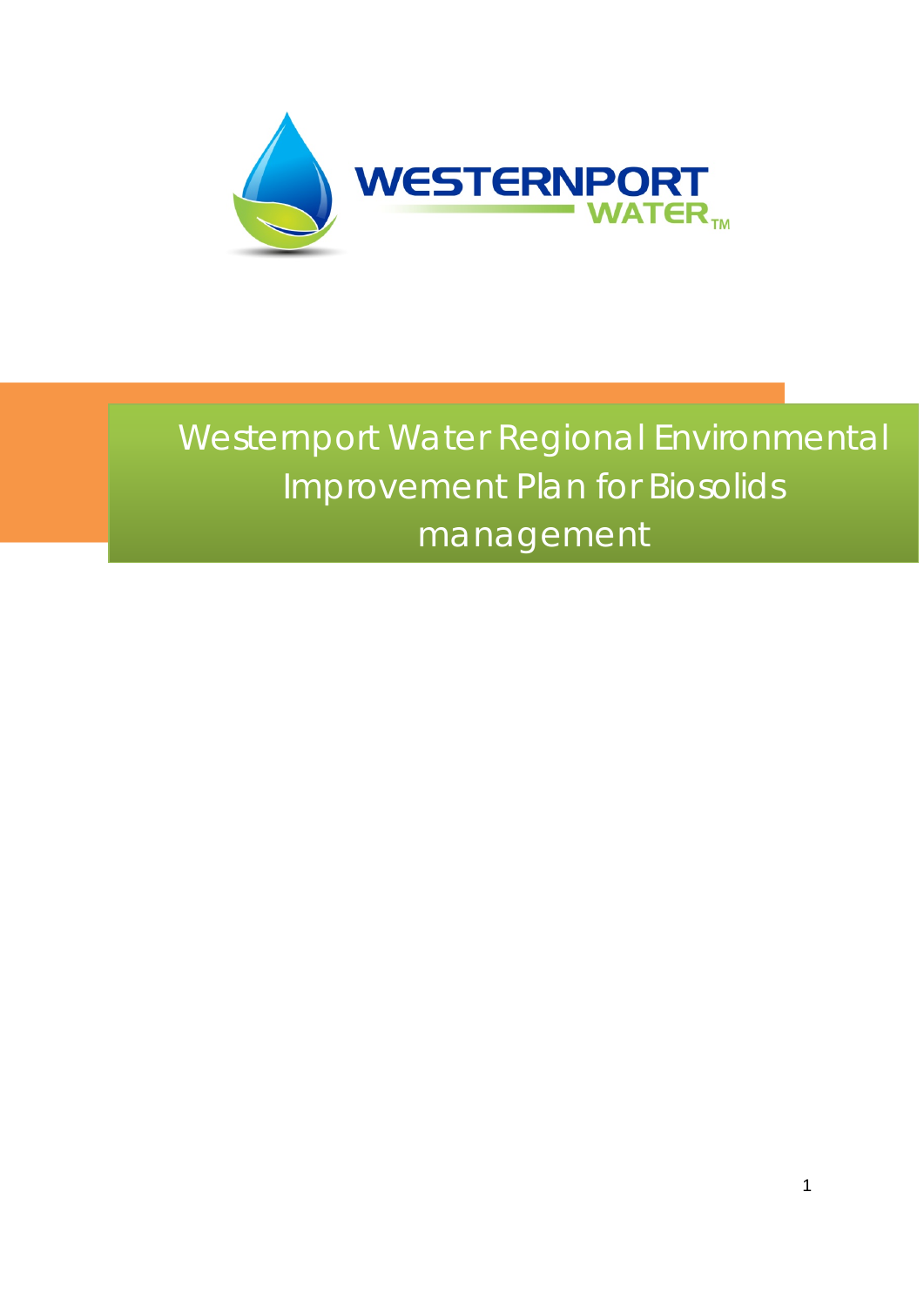# **Contents**

| 1. |     |                |
|----|-----|----------------|
| 2. |     |                |
|    |     |                |
|    |     |                |
|    |     |                |
| 3. |     |                |
|    |     |                |
|    |     |                |
|    |     |                |
|    |     |                |
|    |     |                |
| 4. |     |                |
| 5. |     |                |
|    |     |                |
|    |     |                |
| 6. |     |                |
|    | 6.1 |                |
| 7. |     |                |
|    |     |                |
|    |     |                |
|    |     |                |
|    |     |                |
|    |     |                |
|    |     |                |
|    |     |                |
|    |     |                |
|    |     |                |
|    |     |                |
|    |     |                |
|    |     |                |
|    |     |                |
|    |     | $\overline{2}$ |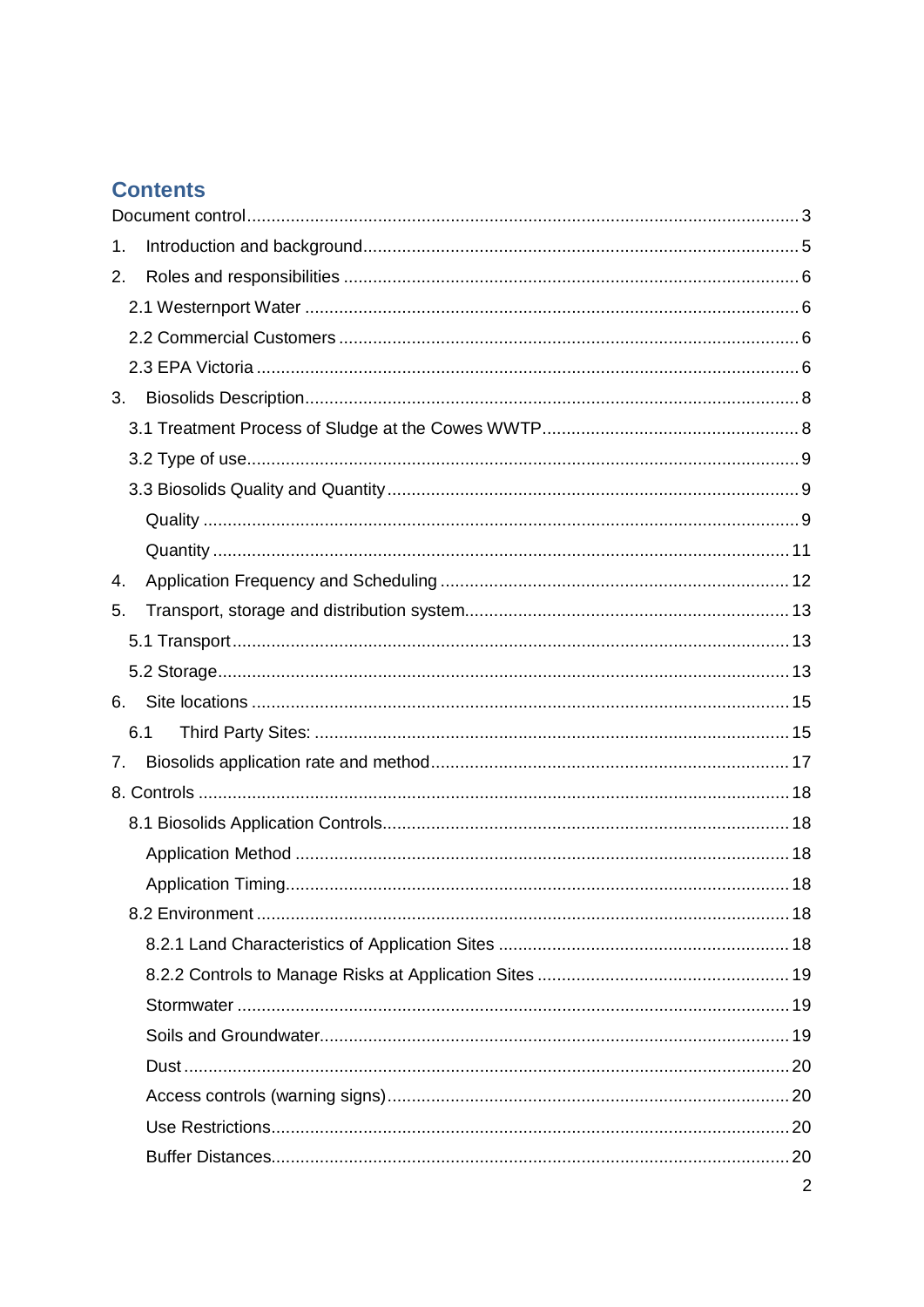| 9.   |  |
|------|--|
| 9.1  |  |
| 10.  |  |
| 11.  |  |
| 11.1 |  |
|      |  |
|      |  |
|      |  |
|      |  |
|      |  |
|      |  |
| 11.3 |  |
|      |  |
| 12   |  |
| 13   |  |
|      |  |
| 14   |  |
| 15   |  |
| 15.1 |  |

# <span id="page-2-0"></span>**Document control**

| Version No:       | h                |
|-------------------|------------------|
| File No:          | INT12-10870      |
| Established Date: | 5 September 2013 |
|                   |                  |

Review Date:

14 October 2016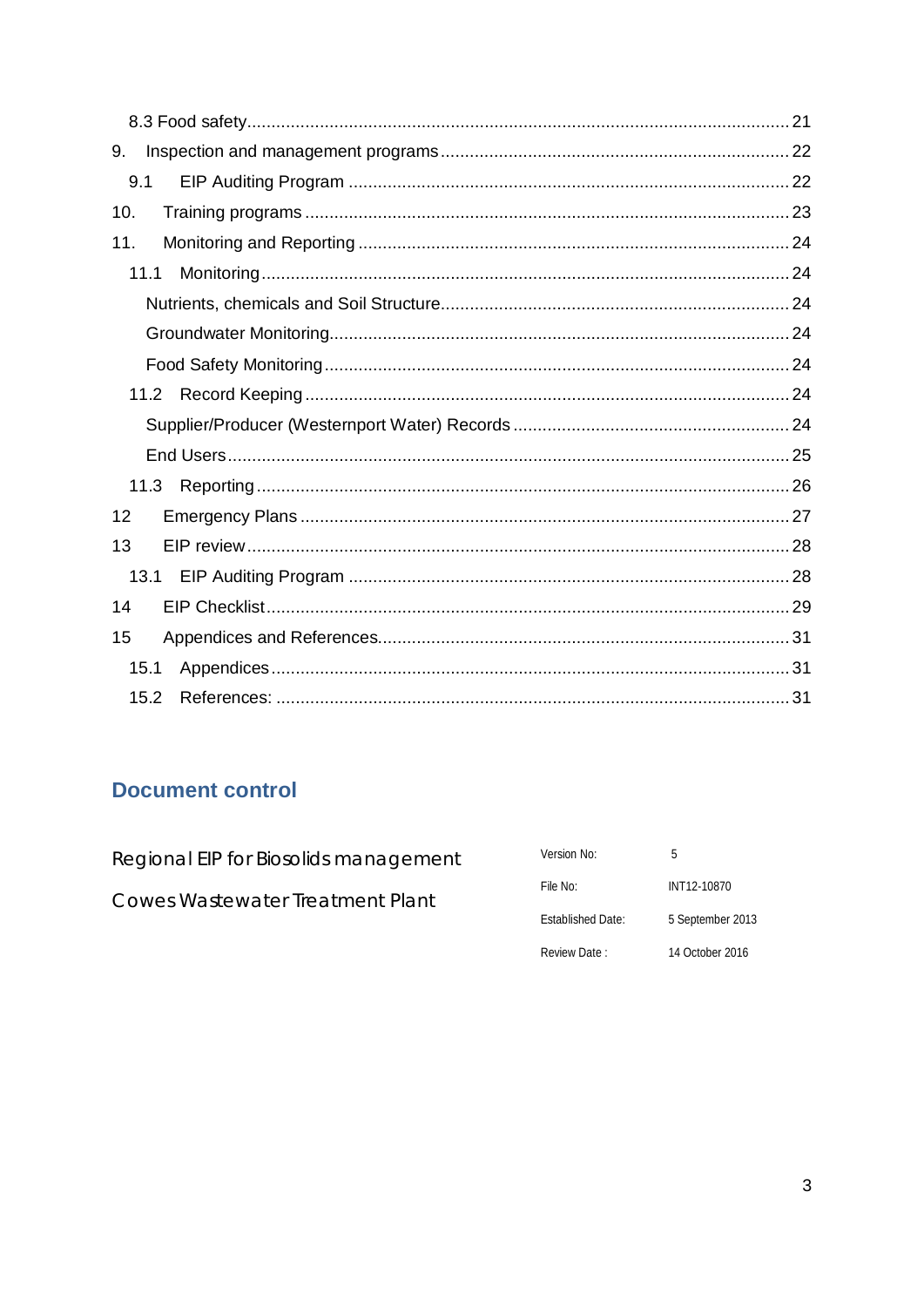### **Revision History**

| <b>Revision</b> | <b>Revision</b><br><b>Date</b> | <b>Details</b>                                                                      |
|-----------------|--------------------------------|-------------------------------------------------------------------------------------|
| 0               | 1/5/2013                       | Draft for internal review                                                           |
|                 | 1/7/2013                       | Draft submitted to EPA for review                                                   |
| $\overline{2}$  | 8/8/2013                       | Reviewed to address EPA comments                                                    |
| 3               | 5/9/2013                       | <b>EPA Comments</b>                                                                 |
| $\overline{4}$  | 5/9/2013                       | Final EIP addressing EPA comments                                                   |
| 5               | 14/10/2014                     | Revision to EIP in line with legal advice Russell Kennedy and<br>Addendum framework |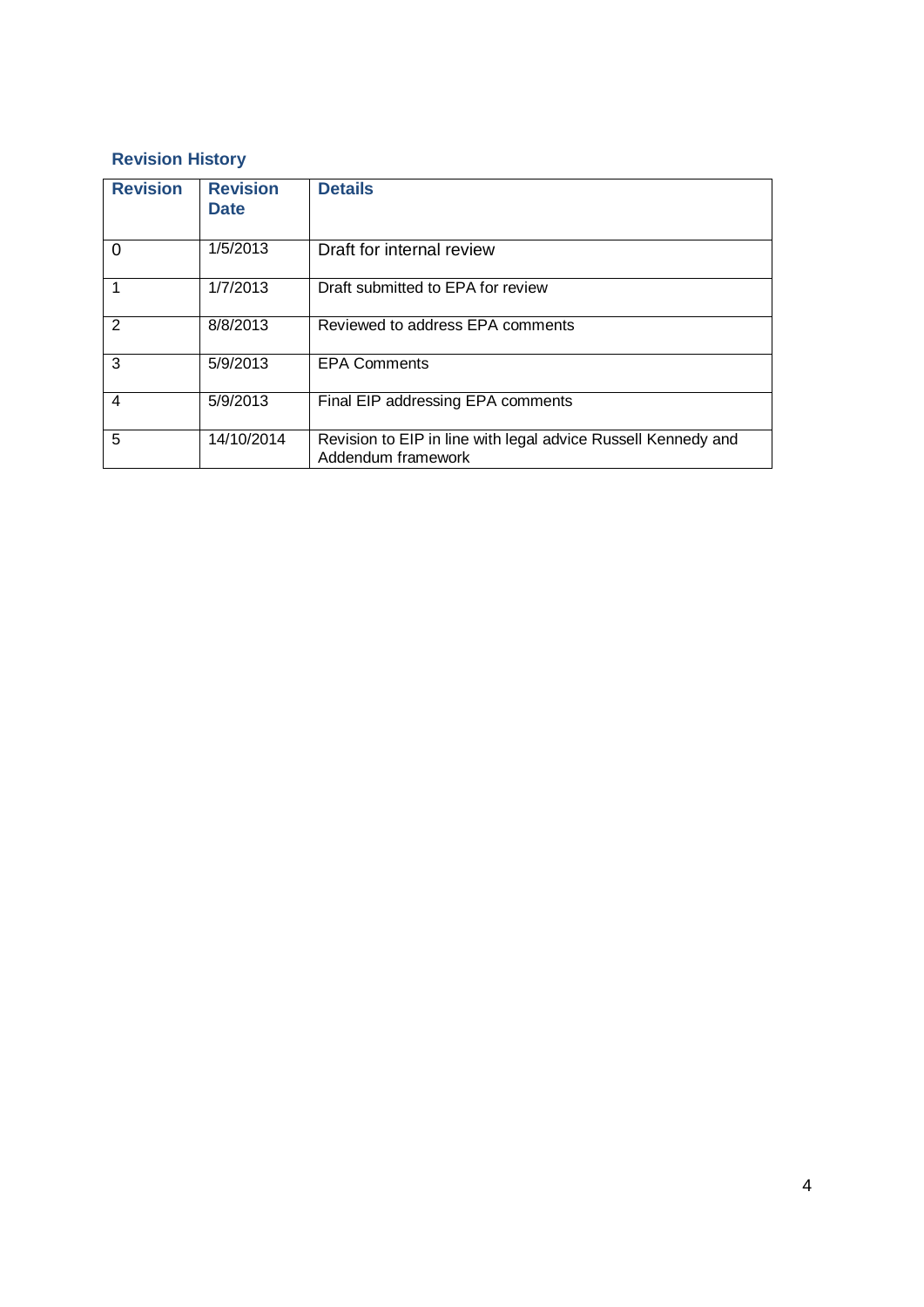# <span id="page-4-0"></span>**1. Introduction and background**

The Cowes Wastewater Treatment Plant (CWWTP) is located at the south-eastern corner of Ventnor Beach Road and Pyramid Rock Road, Phillip Island; situated on 65.34 hectares of land described as Lots 1 & 2 PS113496 Parish of Phillip Island. The CWWTP operates under EPA Environmental Licence CL67896 issued 23 June 2010.

The CWWTP predominantly receives raw sewage from San Remo and from the developed areas on Phillip Island. The CWWTP uses Activated Sludge / Extended Aeration processes, which result in two final products - effluent and sludge. Currently the sludge is dewatered and dried using geobags prior to being transported; sun-dried and stockpiled on purpose built beds as biosolids. Further drying and conditioning occurs over a number of years.

The Corporations EPA licence (CL67896) also specifies the following;

*"Discharge to Land requirements*

 *DL4 Deposit of biosolids to land must not adversely affect the land." (p4)*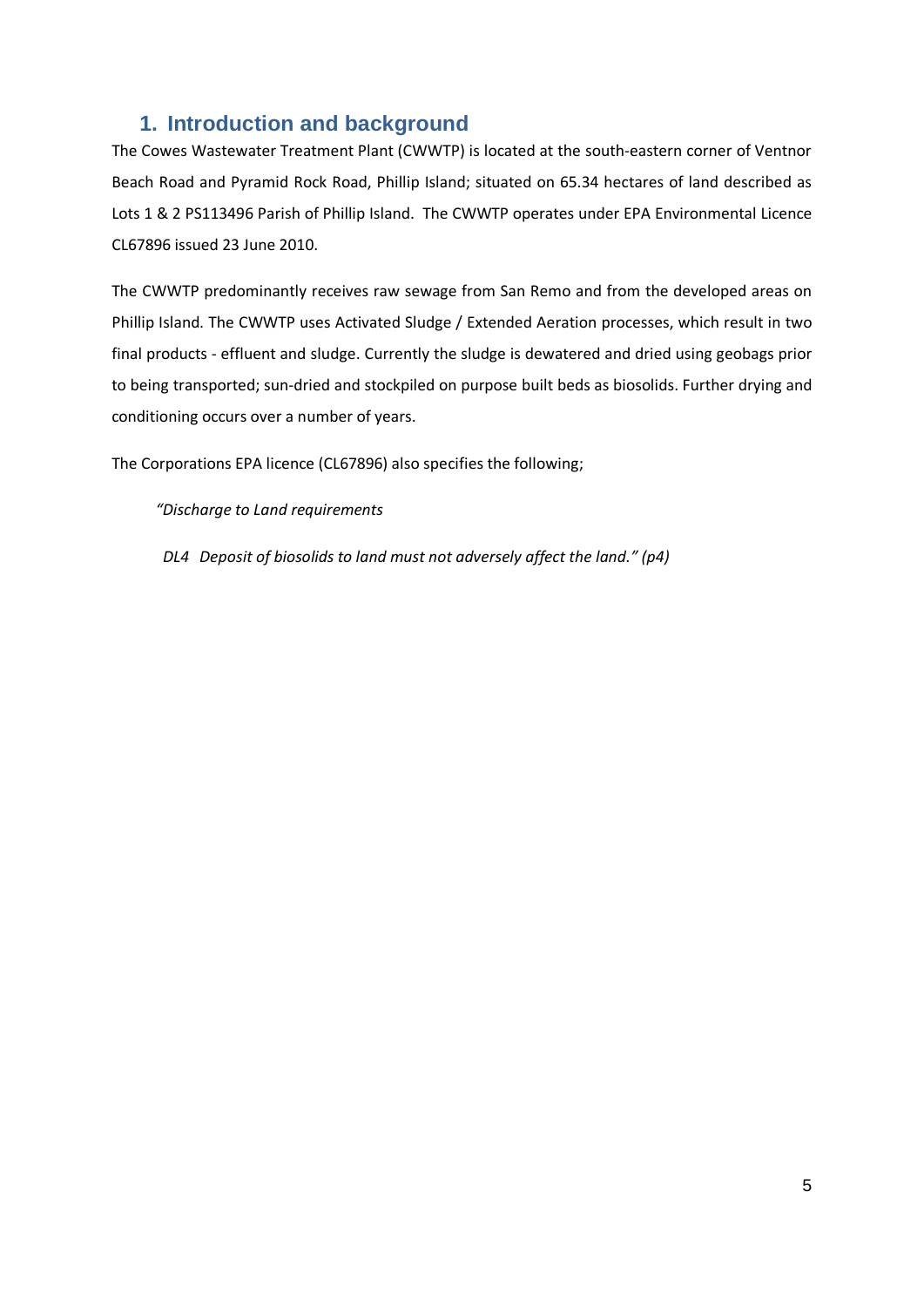# <span id="page-5-0"></span>**2. Roles and responsibilities**

Production, management and use of biosolids comprise the three main components of biosolids management.

The following parties for the Regional EIP for Biosolids Management undertake these key roles and responsibilities:

- The Supplier of biosolids is **Westernport Water**.
- **The end users will be the agricultural landowners** on Phillip Island.

Note that Westernport Water's agricultural land is not included in this EIP.

This Regional EIP details the roles and responsibilities of parties involved in the management of land based application of biosolids.

### <span id="page-5-1"></span>**2.1 Westernport Water**

Westernport Water is the bulk supplier of the treated biosolids. Westernport Water is responsible for:

- Ensuring the Regional EIP is endorsed by EPA complies with the EPA Publication, *GEM Biosolids Land Application*;
- Ensuring end users of biosolids comply with relevant requirements for the grade of biosolids supplied;
- **Ensure biosolids meet the biosolids classification required for intended end use;**
- Keep a register of biosolids scheme, including site location, quality, quantity and use of supplied biosolids; and
- **P** Provide data and records of biosolids use to EPA annually.

#### <span id="page-5-2"></span>**2.2 Commercial Customers**

- Ensure site and scheme is managed in accordance with the *GEM Biosolids Land Application*;
- Adhere to requirements within this Regional EIP and/or addendum as appropriate;
- Assess site suitability for biosolids application; and
- Keep records of application details.

#### <span id="page-5-3"></span>**2.3 EPA Victoria**

The EPA is responsible for the approval of this Regional EIP. They provide formal agreement that the project is environmentally sustainable, provided all the documentation is complied with.

EPA is also responsible for:

Administering the Guidelines and to ensure for scheme compliance.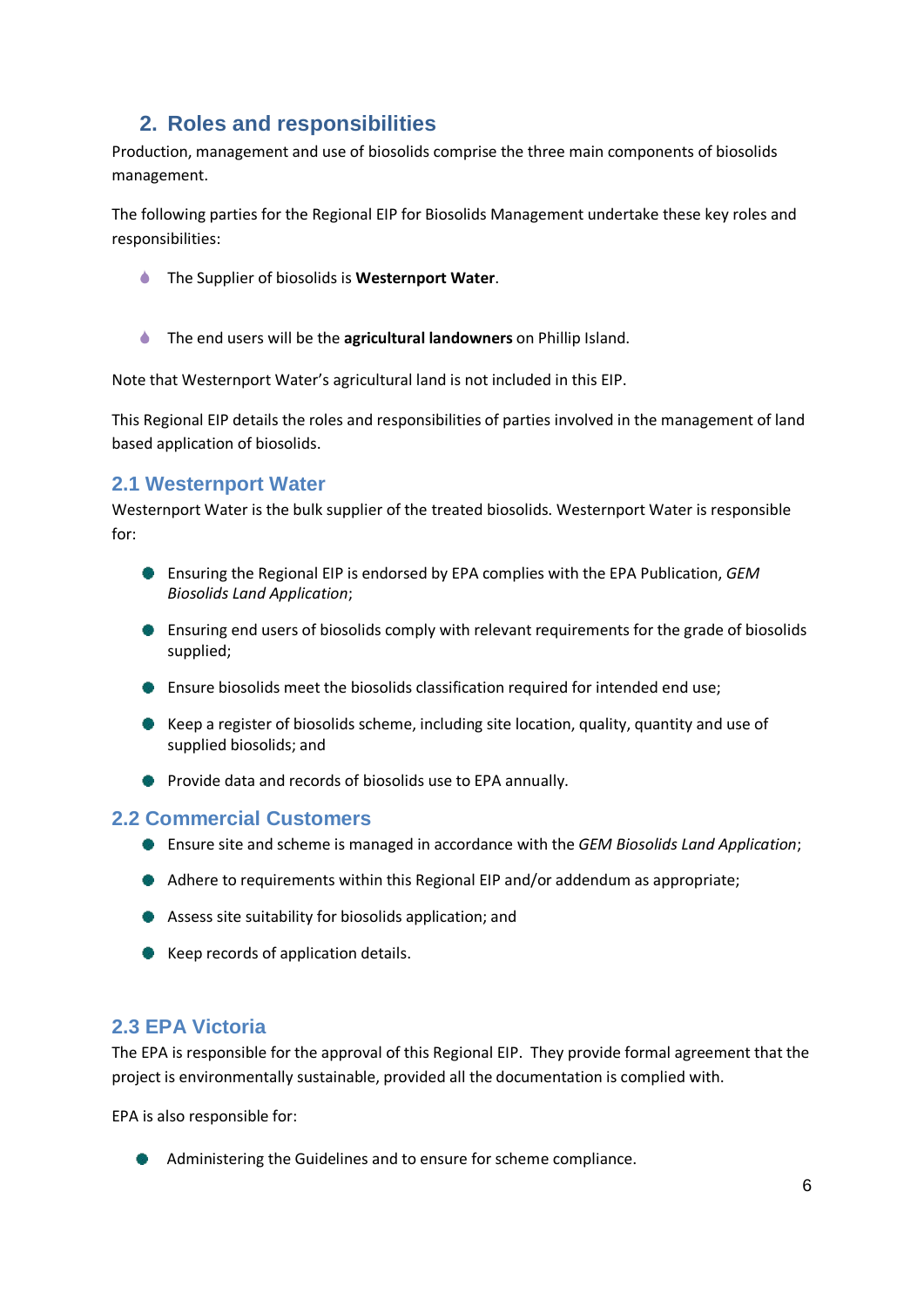- Audit and review the effectiveness of the Guidelines to ensure developments are in best practice for biosolids land application use in Australia and overseas are reflected in the Guidelines.
- Produce technical supplements for the Guidelines where additional guidance on **COL** interpretation of requirements is required.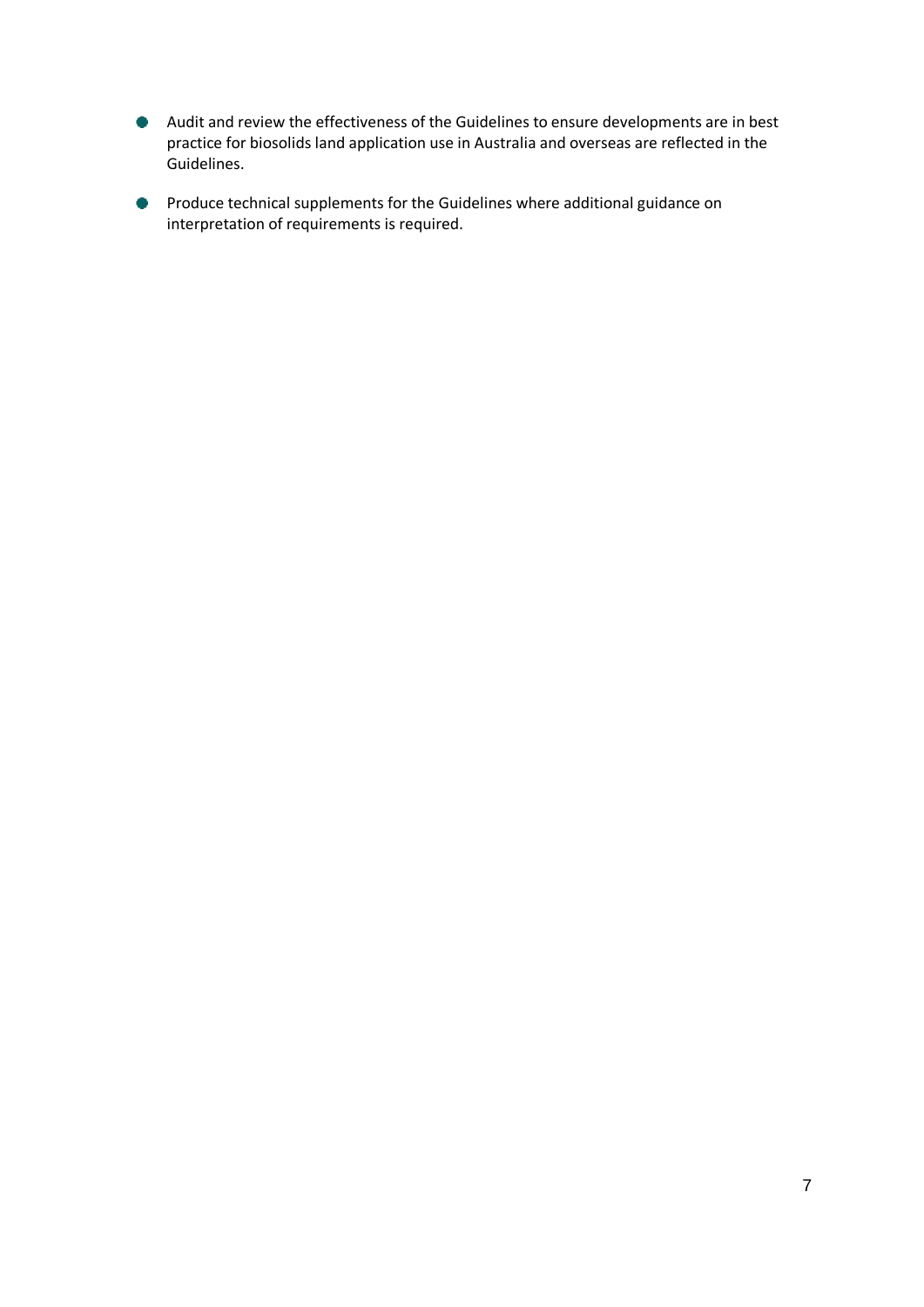# <span id="page-7-0"></span>**3. Biosolids Description**

Biosolids are classified based on two independent factors within the EPA Guidelines *GEM: Biosolids Land Application*, the contaminant concentrations in the biosolids and the microbiological quality post treatment. The classifications within these factors are:

- **1) Contaminant Grade** (C1 or C2) based on biosolids contaminant concentrations
- **2) Treatment Grade** (T1, T2 or T3) based on the treatment technology utilised, microbiological criteria and measures used to inhibit bacterial regrowth, vector attraction (such as insects or vermin) and odour.

Unrestricted biosolids achieve both C1 and T1 classifications, whereas restricted grade material (C2/T1, C1/T2-etc) requires land application management controls to ensure protection of the environment, public health and agriculture.

The **Contaminant Grade** of biosolids produced is classified as **C2** due to contaminants copper, selenium and zinc that exceeding the C1 classification limits. Further detail of the biosolids quality is provided in Section 3.3.

The Treatment Grade at the Cowes WWTP is classified as T3 due to the minimum 60 days detention in the digester. However, the stockpiled biosolids that is older than 3 years has undergone a validation testing and is classified as a T1 treatment grade (refer to supporting document for T1 validation testing process in Appendix 5). **Westernport Water will only supply biosolids that has been validated with the T1 classification for third party use.**

### <span id="page-7-1"></span>**3.1 Treatment Process of Sludge at the Cowes WWTP**

The sludge product from the treatment process is pumped to a 2 ML concrete tank (the digester) which can be operated under aerobic or anaerobic conditions. The sludge is settled and clear effluent (Return Activated Sludge or RAS) is decanted back to the aeration tanks. The thickened, digested, sludge (3 % solids) is then pumped to a series of geobags installed on drying beds with a sand and clay base. The geobags take approximately 3 months to fill. The drainage from the drying bags is collected and pumped back into the aeration tanks.

The geobags remain offline for a period of approximately 8 months, after which the biosolids have dewatered to 15 – 20 % solids.

The dewatered sludge (biosolids) from the geobags is then transported to a stockpile area, after which it is spread out on purpose built drying pans. After the biosolids have dried in the sun it is then stockpiled on site. The biosolids are stockpiled for at least 3 years (from the period of laying the (15 – 20 % solids) biosolids on the drying pans to the dried biosolids in stockpiles) before any reuse of the product will occur.

The Classifications that apply to the treatment process described above is detailed in Table 3-1 below which describes the associated grades and required controls based on the EPA Guideline *GEM; Biosolids Land Application.*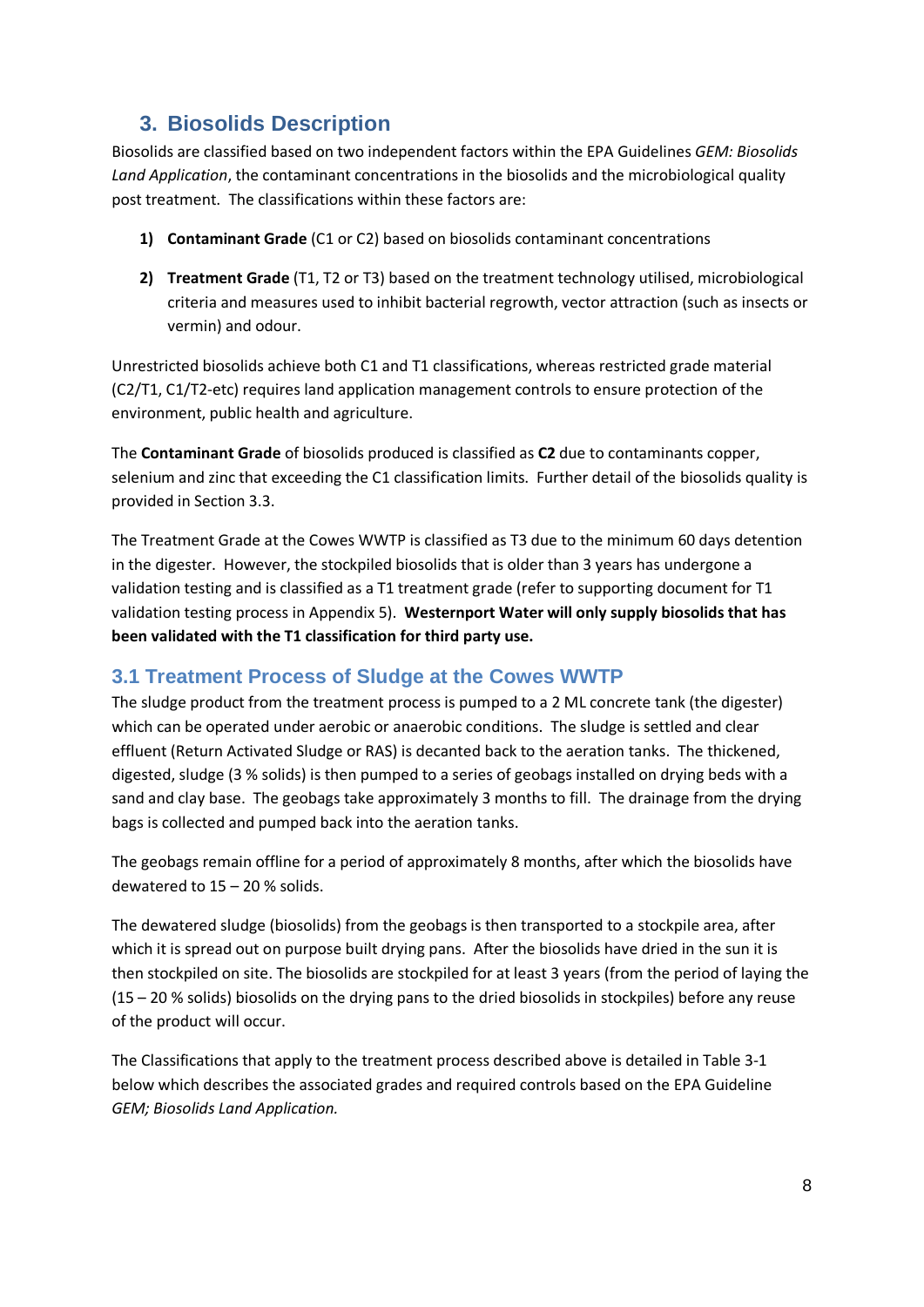| Table 3-1 Treatment Processes, the EPA Grade Classification and required controls |  |  |
|-----------------------------------------------------------------------------------|--|--|
|                                                                                   |  |  |

| <b>Treatment Process</b>                                                                                   | Grade          | <b>Associated Controls</b>                                                                                                              |
|------------------------------------------------------------------------------------------------------------|----------------|-----------------------------------------------------------------------------------------------------------------------------------------|
| Long-term storage Sludge is<br>digested, dewatered to $>$ 10 %<br>w/w solids and stored for $>$ 3<br>years | $T1*$          | Product must be stored in manner<br>that ensures no recontamination<br>and not generate offensive odours.                               |
| Anaerobic digestion >15 days at<br>$>$ 35 C or $>$ 60 days at 15 C                                         | T3             | Relevant vector attraction<br>reduction controls and product<br>that, coupled with management                                           |
| Aerobic digestion > 40 days at ><br>20 C or > 60 days at 15                                                | T <sub>3</sub> | controls, does not generate<br>offensive odours. Weed seed<br>controls may be needed in<br>landscaping or agricultural<br>applications. |

\*The biosolids product available for third party use is only the biosolids that has been stockpiled for three years with a T1 classification.

# <span id="page-8-0"></span>**3.2 Type of use**

Based on the Classification of **T1 C2**, the biosolids can be used for the following purposes:

- Human food crops consumed raw in direct contact with biosolids; includes lettuces, strawberries and carrots
- Dairy and cattle grazing/fodder (also poultry)
- Processed food crops
- Sheep grazing and fodder (also horses and goats), on non-human food crops such as turf, woodlots, flowers and ornamental plants (not for human consumption)
- Landscaping with unrestricted public access, forestry and land rehabilitation

### <span id="page-8-1"></span>**3.3 Biosolids Quality and Quantity**

#### <span id="page-8-2"></span>**Quality**

The contaminant concentration of the biosolids is presented in the Table 3-2. Fifteen samples were taken to test for metals and ten samples were taken to test for DDT & derivatives, organochlorine pesticides and PCBs. A BCC value was calculated for all contaminants to ensure that no more than 5 per cent of biosolids are incorrectly classified as belonging to a higher quality grade in accordance with the procedure outlined in the Publication 943 *GEM; Biosolids Land Application.*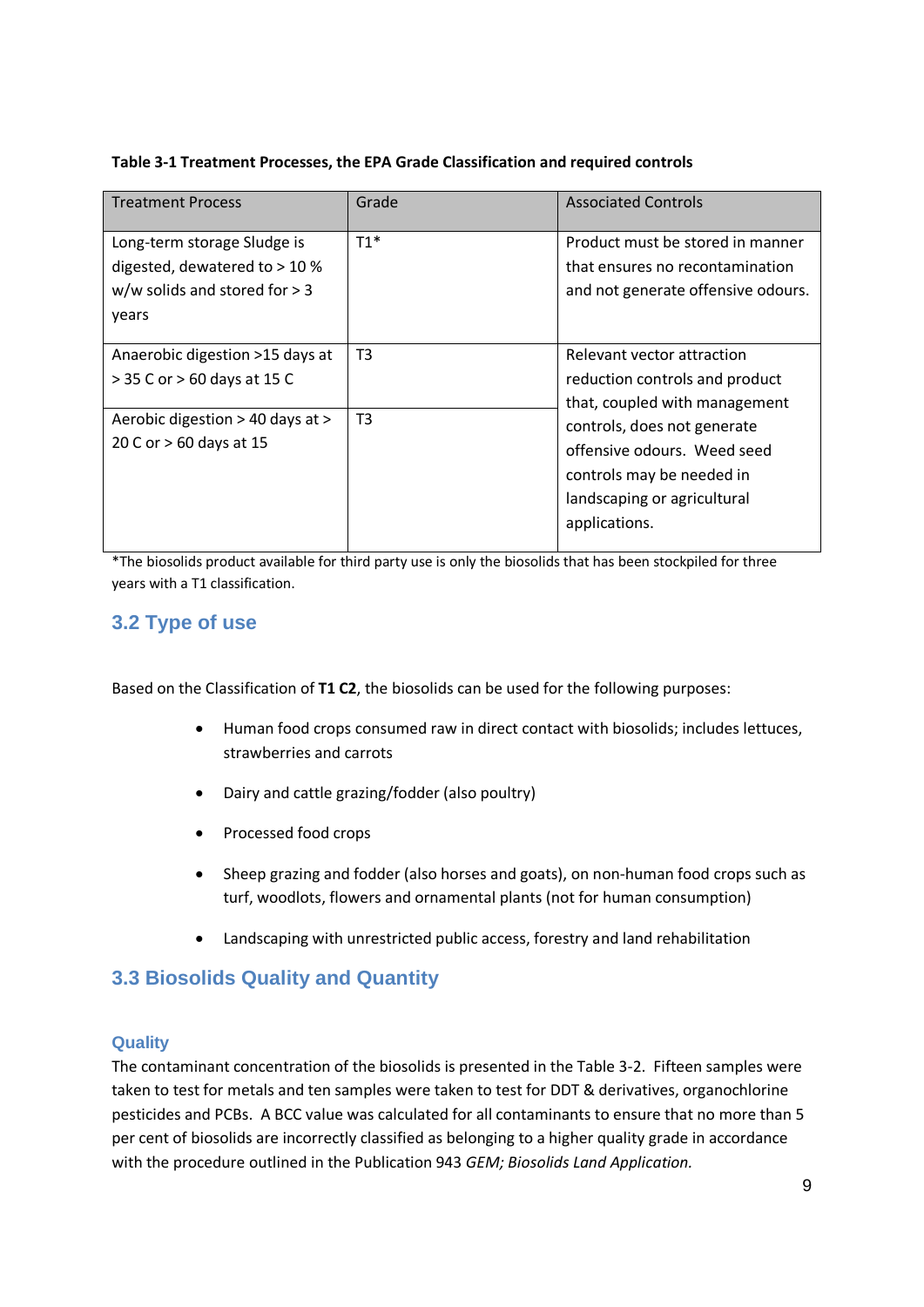Ongoing validation testing of biosolids stockpiles will be carried out and summarised in reports that are provided to Commercial Customers prior to application. This will include re-growth testing for E.coli and Salmonella that must meet requirements specified in the EPA Guidelines.

|                           | <b>Contaminants</b>                                                                  | <b>BCC</b>                                                                  | <b>Classification</b>                                                                                                                       |
|---------------------------|--------------------------------------------------------------------------------------|-----------------------------------------------------------------------------|---------------------------------------------------------------------------------------------------------------------------------------------|
| <b>Metals</b>             | As<br>Cd<br>Cr<br>Cu<br>Pb<br>Hg<br>Ni<br>Se<br>Zn                                   | 7.0<br>1.0<br>57.5<br>278.9<br>25.5<br>0.5<br>26.2<br>3.5<br>577.0          | $\overline{C1}$<br>C <sub>1</sub><br>C <sub>1</sub><br>C <sub>2</sub><br>C <sub>1</sub><br>C <sub>1</sub><br>$C1$<br>$C2$<br>C <sub>2</sub> |
| derivatives<br>DDT&       | <b>DDT</b><br><b>DDE</b><br><b>DDD</b>                                               | 0.07<br><b>ND</b><br>0.05                                                   | C <sub>1</sub><br>C <sub>1</sub><br>C <sub>1</sub>                                                                                          |
| Organochlorine pesticides | <b>DIEL</b><br><b>ALDR</b><br>Chlordane<br><b>HEPEP</b><br><b>HCB</b><br><b>LIND</b> | $\overline{ND}$<br><b>ND</b><br>0.06<br><b>ND</b><br><b>ND</b><br><b>ND</b> | C <sub>1</sub><br>C <sub>1</sub><br>C <sub>2</sub><br>C <sub>1</sub><br>C <sub>1</sub><br>C <sub>1</sub>                                    |
| <b>PCBs</b>               | <b>Total Soil PCBs</b>                                                               | <b>ND</b>                                                                   | $\overline{C1}$                                                                                                                             |

**Table 3-2: Biosolids Quality- Contaminants Concentration** *tested between October 2012 and February 2013*

ND= not detected

The microbiological quality of the three year stockpiled biosolids was tested to determine the treatment grade. During this validation sampling program, nineteen samples were tested for E. Coli, Salmonella and Helminth Ova. A further four samples were tested for enteric viruses. The results are shown in the table below. A more detailed description of the validation testing is provided in Appendix 5.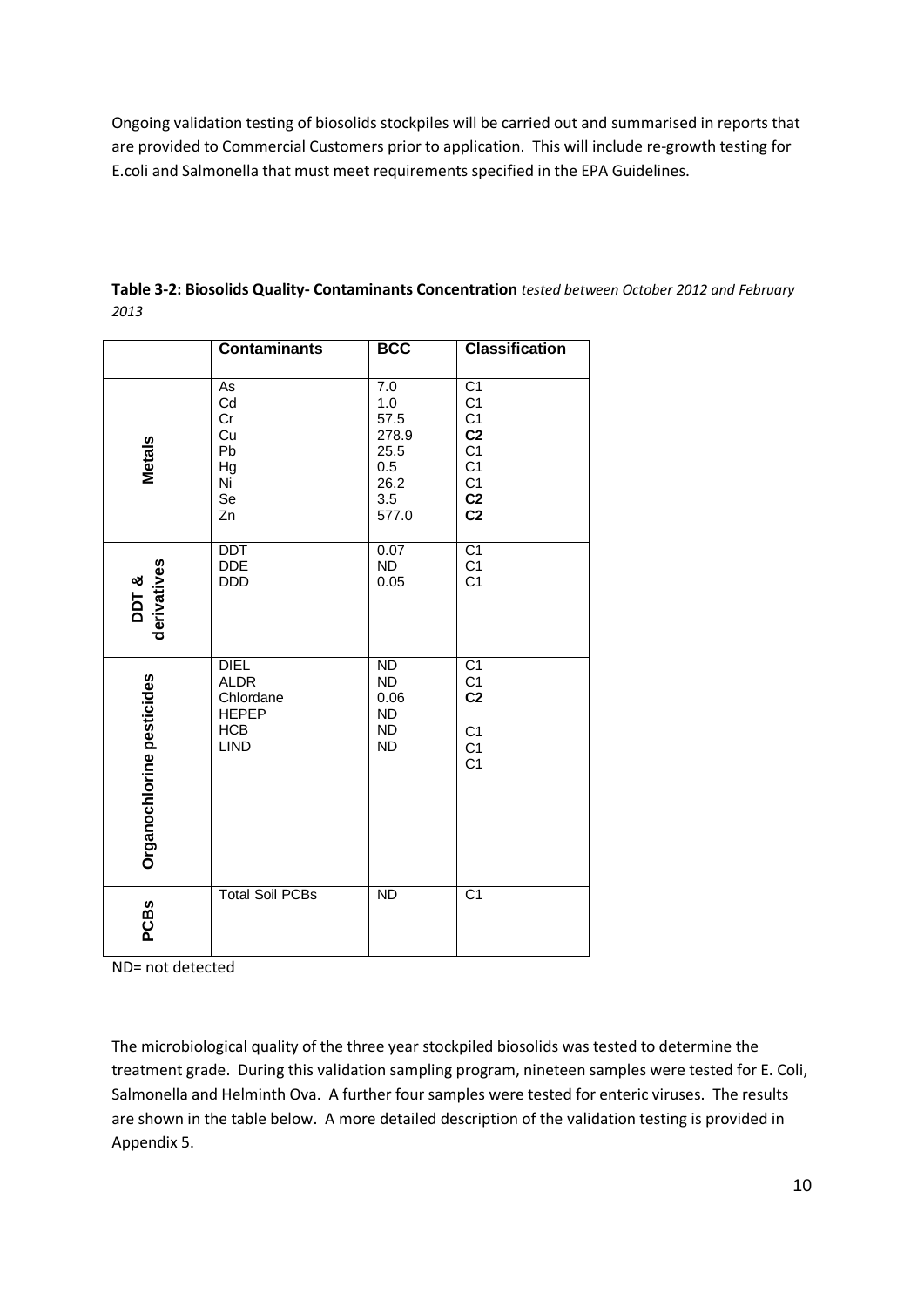| <b>Microbiology</b>                             | <b>BCC Value</b> | <b>Treatment Grade</b> |
|-------------------------------------------------|------------------|------------------------|
| E. Coli<br>(orgs/gm dry wt)                     | 27.7             | Τ1                     |
| Salmonella                                      | <b>ND</b>        | Τ1                     |
| <b>Helminth Ova</b>                             | ND.              | Τ1                     |
| <b>Total Enteric Viruses</b><br>(< 1 PFU/10 dw) | <b>ND</b>        | Т1                     |

ND= Not Detected

Other physical and/or chemical properties of the stockpiled biosolids that are of use for land application is provided in the Table 3-4. Nine samples were tested for pH, EC, Total Nitrogen and four samples were tested for total organic carbon.

| <b>Physical/ Chemical</b><br><b>Properties</b> | <b>BCC Value</b> | <b>Minimum</b> | <b>Maximum</b> |
|------------------------------------------------|------------------|----------------|----------------|
| pH                                             | 5.14             | 5.0            | 5.2            |
| <b>EC</b>                                      | 1207             | 900            | 1400           |
| <b>Total Nitrogen</b>                          | 25,262           | 15,000         | 28,000         |
| <b>Total Organic Carbon</b><br>$(\%)$          | 11.15            | 8              | 13             |

#### <span id="page-10-0"></span>**Quantity**

The volume of dry C2 T1 classified biosolids currently stockpiled at the Cowes WWTP is approximately **1,330 dry tonnes**.

On a yearly basis, approximately 500 dry tonnes of biosolids are expected to be produced (this estimated is based on 2011/12 yearly production value of 479 dry tonnes)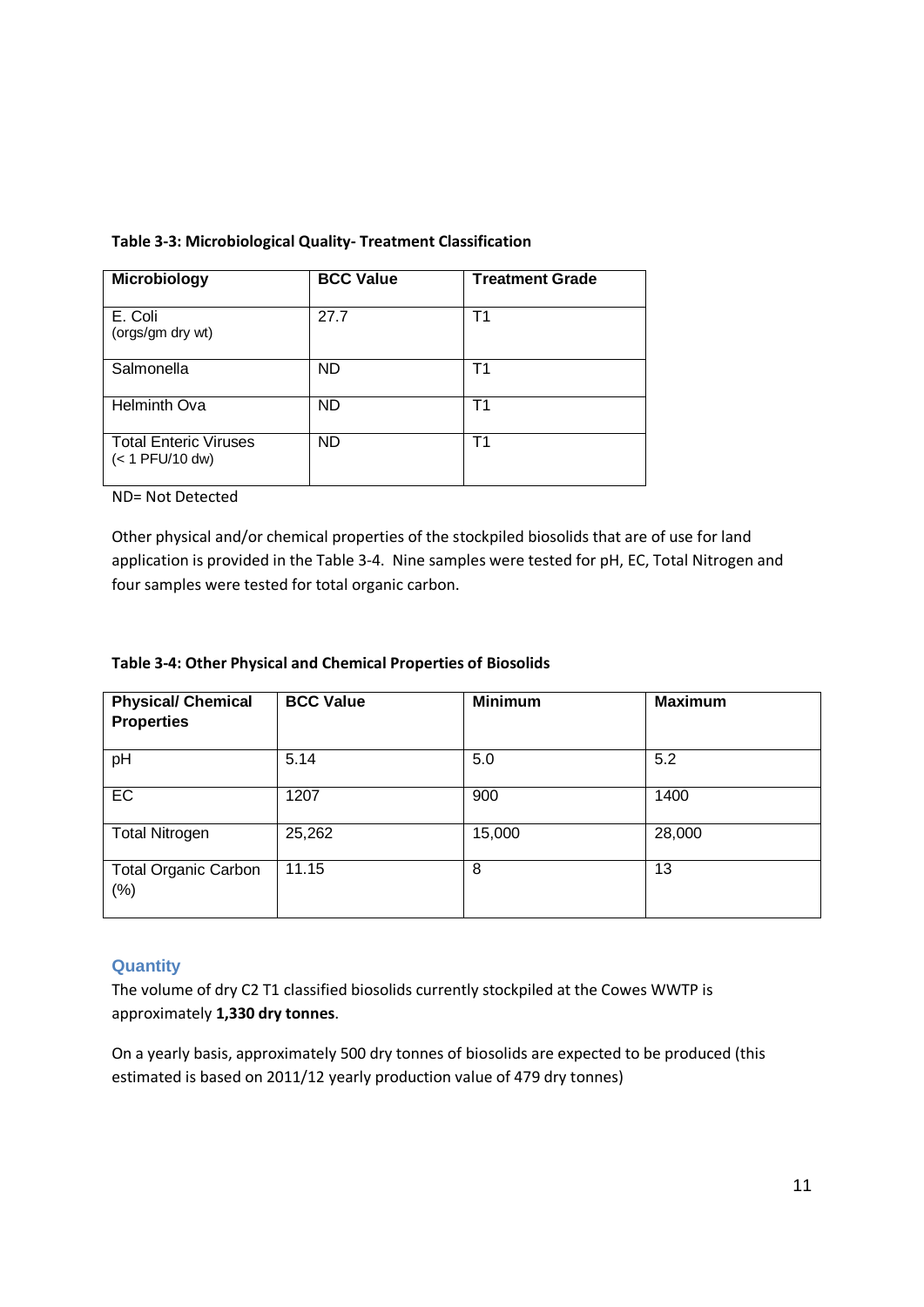# <span id="page-11-0"></span>**4. Application Frequency and Scheduling**

Based on the quality and quantity of biosolids stored at the Cowes WWTP the following application frequency and scheduling is proposed:

- Annual application of a **minimum** 500 dry tonnes of biosolids to the specified 3<sup>rd</sup> party application sites
- Based on current validated stockpile of T1 biosolids this will equate to a maximum period for 2 years of application. Biosolids currently aging will be classified and brought online for third party use after validated for a T1 C2 classification through Westernport Water's quality control sampling program. If this quality is not met, the biosolids will not be able to be used on these properties. Refer to 11.2 for further detail regarding Westernport Water's action if biosolids quality requirements are not met.

Specific Schedule for biosolids application across the individual sites is provided below:

| Year                                                                                                  | <b>Application Site*</b> | Land Area (Ha)                                  | <b>Application</b><br>Rate**  | <b>Calculated</b><br>biosolids<br>volume to be<br>applied (dry<br>tonnes)*** |  |
|-------------------------------------------------------------------------------------------------------|--------------------------|-------------------------------------------------|-------------------------------|------------------------------------------------------------------------------|--|
| 2013/2014-<br>spring/summer period                                                                    | Bimberdeen Farm          | 6.6 Ha<br>3.4 Ha-R & D<br>Salt affected<br>land |                               |                                                                              |  |
|                                                                                                       |                          | Total land area -<br>10 Ha                      | 54-NLAR                       | 540                                                                          |  |
| 2013/2014- autumn                                                                                     | Heath Hill               | 16.5                                            | 62-NLAR                       | 1023                                                                         |  |
| The schedule below is for biosolids that is still online and that will be validated to T1 C2 once the |                          |                                                 |                               |                                                                              |  |
| three year withholding period has been achieved at the WWTP.                                          |                          |                                                 |                               |                                                                              |  |
| 2014/2015- autumn                                                                                     | Gallaren Farm-           | 8                                               | 62-NLAR                       | 496                                                                          |  |
| 2015/2016- autumn                                                                                     | Middle Farm              | 8                                               | 62-NLAR                       | 496                                                                          |  |
|                                                                                                       | <b>TOTAL LAND</b>        | 42.5 Ha                                         | <b>TOTAL</b><br><b>VOLUME</b> | 2755                                                                         |  |

\*For more detail on the application sites, including specific location maps refer to Appendix 1- Site Assessments

\*\* For site specific application rate calculations with consideration of limiting factors such as nitrogen, phosphorous and contaminant levels refer to the site specific assessments in Appendix 1.

\*\*\* Calculated volumes present the maximum volume of biosolids scheduled for application in the given year based on the allowable application rate, where volumes of biosolids available may fall short of this value from time to time.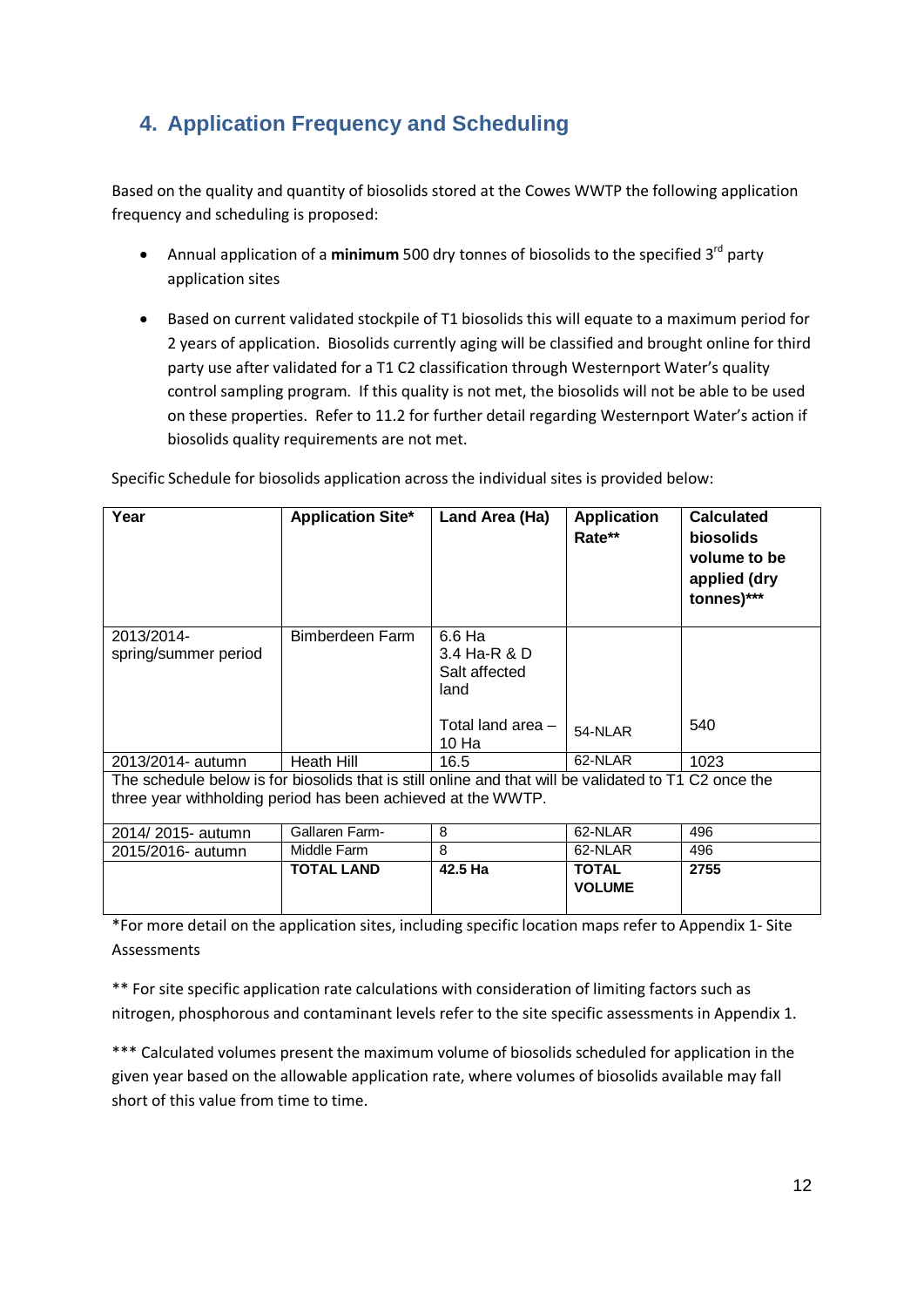# <span id="page-12-0"></span>**5. Transport, storage and distribution system**

### <span id="page-12-1"></span>**5.1 Transport**

Transport of biosolids is not subject to EPA Prescribed Waste Regulations. However biosolids are considered a controlled waste under national guidelines.

Transport of biosolids from Westernport Water wastewater treatment plants will follow best practice measures to ensure there is no spillage, odours, or contamination of the product.

Transport will have;

- Transport route with minimal interface with public and minimise impact of transport on public amenity (refer to transport maps for each site in Appendix 1- Sections 2.2, 3.2, 4.2, 5.2);
- Fully enclosed or sealed tankers or trailers with locks, water-tight seals, and water proof covers for loads;
- Assurance that the vehicle used for transport is not contaminated with wastes that will impact on the biosolids quality
- Cleaning of truck tailgates and tyres prior to leaving sites to avoid carryover or spills to roads; and
- The transport service must have a response plan to ensure rapid clean-up of transport spills. Dry clean-up methods are preferred and flushing of spilt biosolids down drains is prohibited.

### <span id="page-12-2"></span>**5.2 Storage**

Biosolids will be stockpiled and stored in a manner to avoid impacts on the beneficial uses of groundwater and surface waters, and avoid generation of offensive odours beyond the site boundary. Stockpiles for medium to long term storage will be stored at the Cowes WWTP, and in accordance with the following requirements:

- Stored within a bunded storage area with an impermeable to low permeable base and designed to capture the first flush of contaminated run-off;
- Water from bunded storage areas is returned to the treatment plant for treatment and disposal.
- Stockpile areas will be located on a slope less than 5 per cent;
- The Buffer distances (refer Section 8.2) will be adopted
- Stockpiles will not be turned or broken up on windy dry days, to minimise off-site odour and dust generation (light watering of stockpiles will be undertaken to control dust generation); and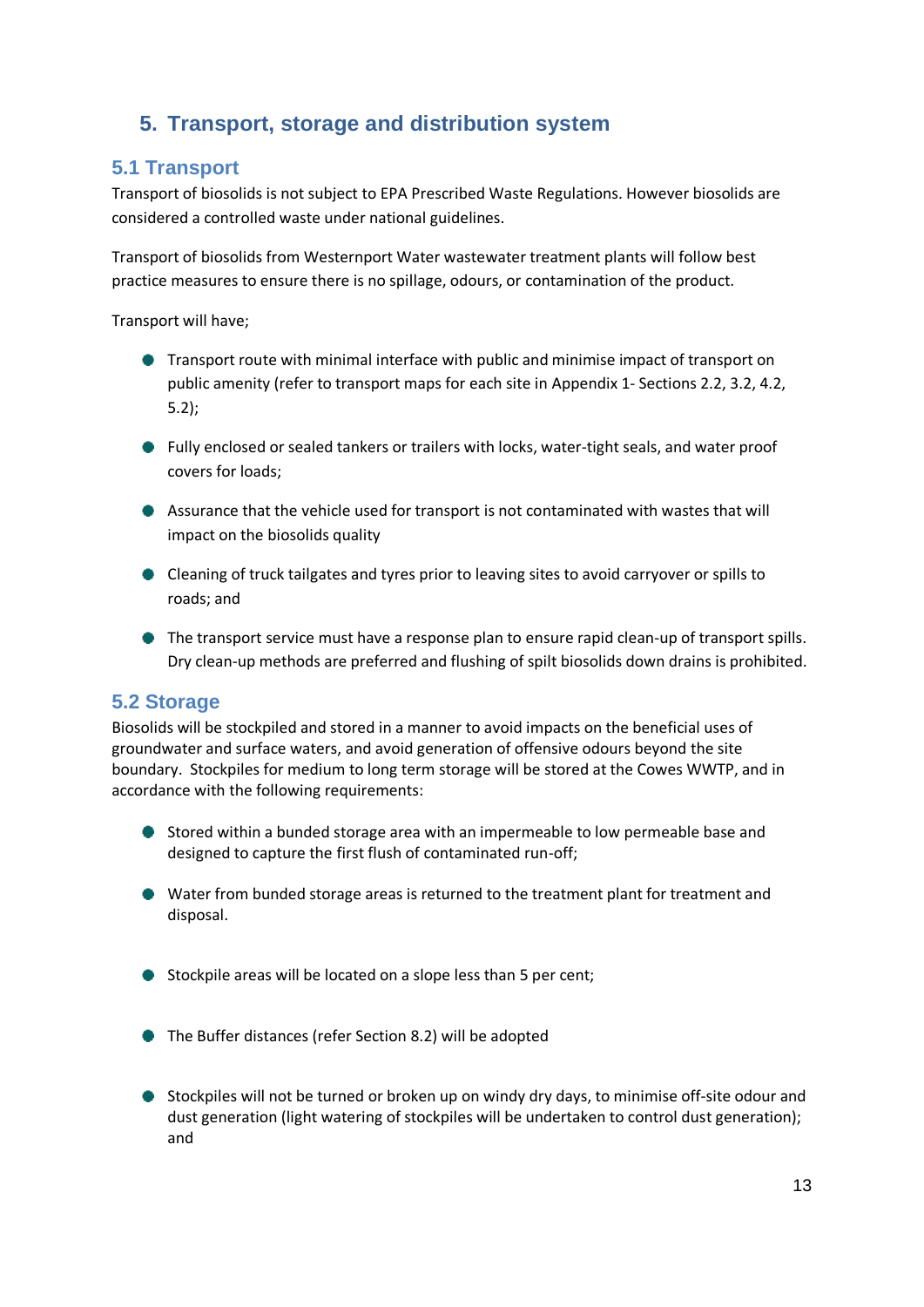Where bunding and impermeable base is not practical at the application site, the stockpiles should be located on flat land, stockpiles should be sloped to reduce water penetration, stormwater flow into the storage site should be diverted, increased buffer distances to surface waters may be required and the duration of storage should be minimised

Only short term storage (< 60 days, preferably < 30 days) is permitted to occur at the end use sites. If biosolids are stored at the application site for longer than 30 days the same storage requirements specified for the stockpiled biosolids at the Cowes WWTP will apply. This will be ensured through the EIP auditing program (refer to Section 9) that will inspect application sites and ensure third party users have applied the biosolids according to the approved operating procedures.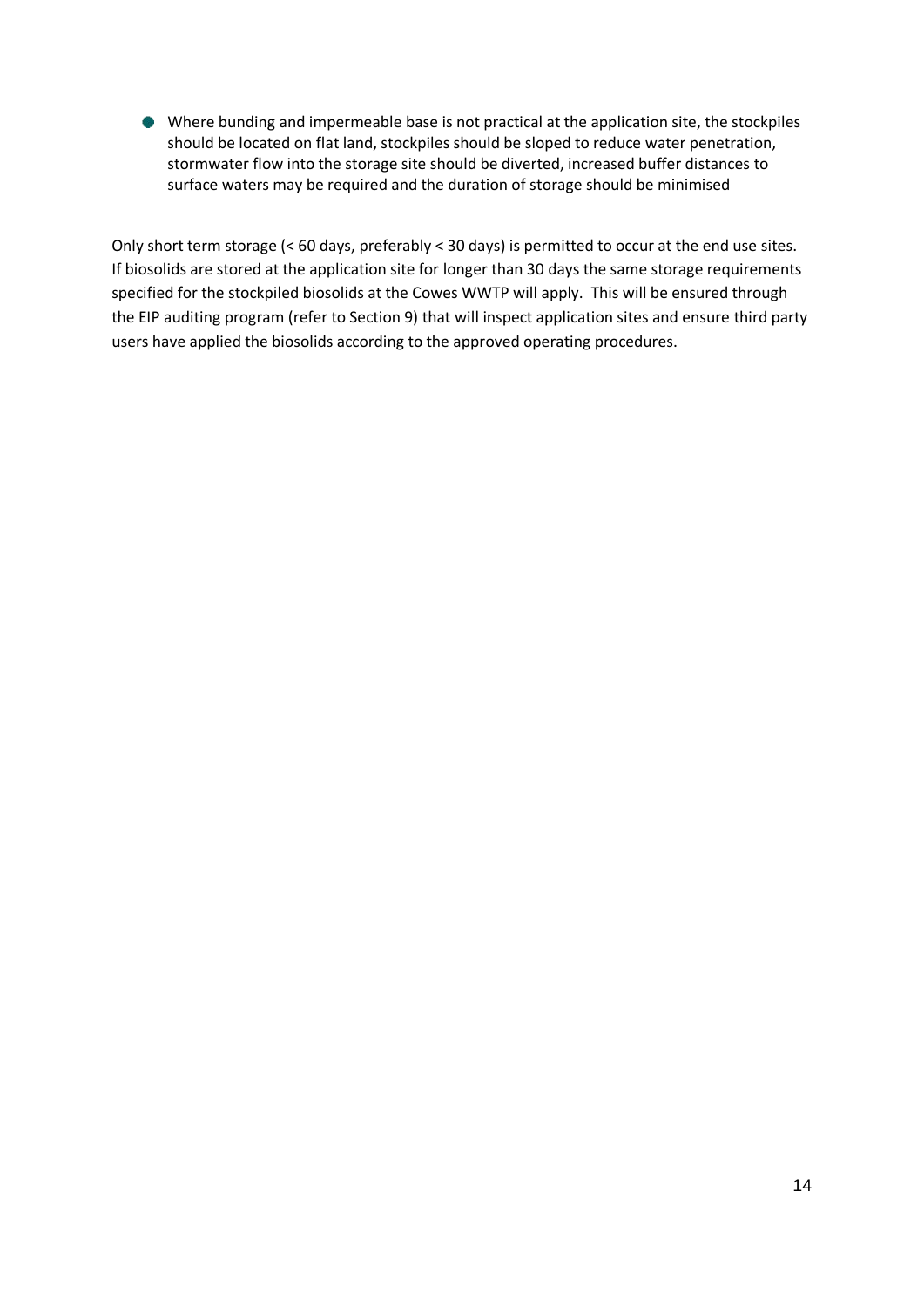# <span id="page-14-0"></span>**6. Site locations**

The sites for application of biosolids include:

#### <span id="page-14-1"></span>**6.1 Third Party Sites:**

- Bimberdeen Farm-Ventnor
- Heath Hill Farm- Rhyll
- Middle Farm- Wimbledon Heights
- Gullaren Farm- Ventnor

The farms owned by a third party will only be supplied biosolids stockpiled for 3 years that has undergone the sampling validation to be classified as T1 C2 Quality. . Refer to the map below to see the broad locations of the application sites. Each individual site has a more detailed report including transport route, detailed site map with buffer distances, environmental risks and controls and calculated application rates details presented in Appendix 1.

The WPW site at the King Road WWTP was assessed, however due to environmental risks and limited volume that could be applied is not considered a feasible site for inclusion in this EIP.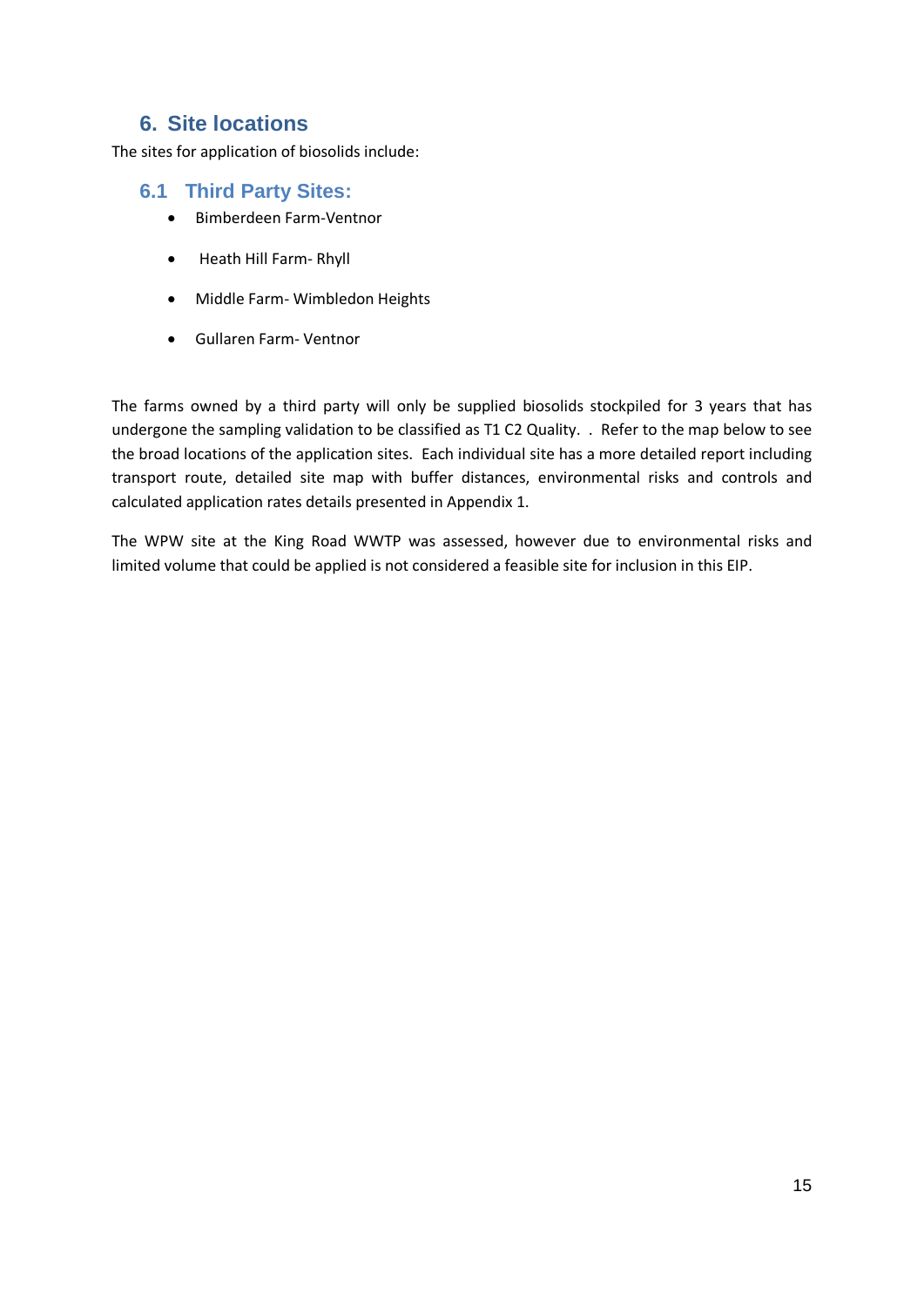

Figure 1: Third Party Site Location Map Location Map showing third party application sites: Bimberdeen Farm, Gullaren Farm, Middle Farm and Harbison Road Farm. The WWTP where the biosolids will be sourced from is shown in orange. Transport routes are shown in red and yellow areas indicate residential zones. For detailed site maps refer to Appendix 1.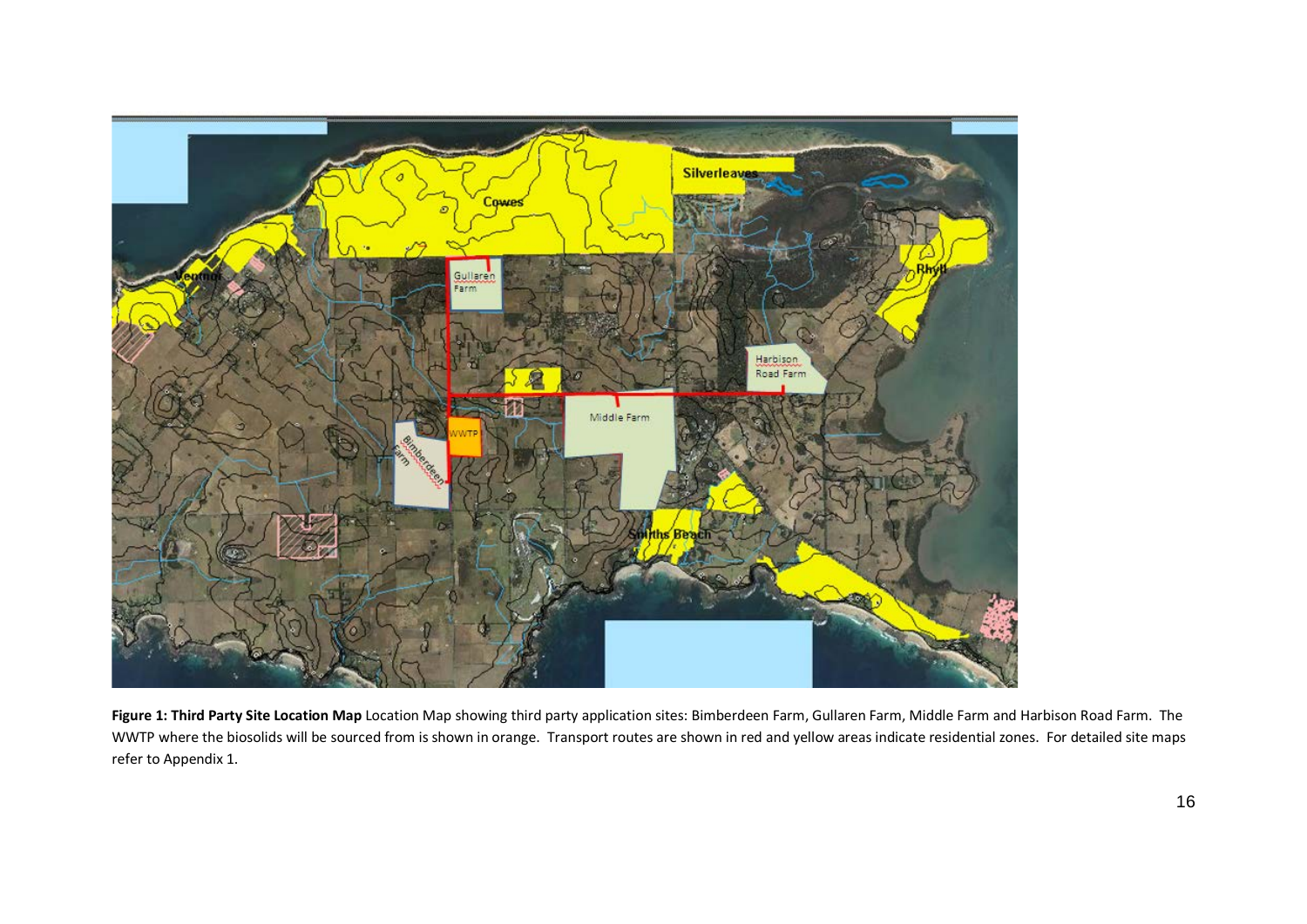# <span id="page-16-0"></span>**7. Biosolids application rate and method**

The rate at which biosolids can be applied to land is determined by three factors:

- 1) The Receiving Soil Contaminant Limits (RSCL)
- 2) The Contaminant Limiting Application Rate (CLAR) and
- 3) The Nutrient Loading Application Rate (NLAR)

Although it will vary from site to site, the most common limitation of RSCL is Cadmium, and the most common limitation in NLAR is the rate of nitrogen utilisation. The CLAR is determined from analysis of the receiving soil condition (RSCL) together with the concentration of contaminants in the biosolids. The most limiting factor will be adopted to determine the volume of biosolids that can be applied to land. Refer to the table below for the limiting factors for each of the identified sites.

The application method, specifically the soil incorporation depth will also determine the volume of biosolids that can be applied to land. For example, if biosolids is incorporated into the soil with 100 mm depth incorporation (through rotary hoe methods) more biosolids can be applied than if biosolids were incorporated to 10 mm depth in the soil or simply applied on the surface (refer to the table below). **All application sites require the biosolids to be incorporated to a 100 mm depth.** The specific method for applying biosolids is outlined in Appendix 3 in the Standard Operating Procedure for biosolids transport and application.

Although only the limiting contaminant is listed in the table 7-1 below, all potential limitations including the receiving soil contaminant limits (RSCL), the contaminant limiting application rate (CLAR) and the nutrient limiting application rate (NALR) have been considered at each site and the calculations are shown in Appendix 1 in Sections 2.6, 3.6, 4.6 and 5.6.

| Owner                                    | <b>Site</b>                                            | <b>Site Area</b><br>(Ha) | <b>EPA NLAR/CLAR DRY</b><br><b>Application Volume</b><br>(tonnes/Ha)      | <b>Biosolids Dry</b><br>tonnes |
|------------------------------------------|--------------------------------------------------------|--------------------------|---------------------------------------------------------------------------|--------------------------------|
| <b>Bob Davie</b>                         | Salt Contaminated<br>$land3$ - R&D-<br>Bimberdeen Farm | 3.4 Ha                   | <b>54- NLAR</b>                                                           | 183.6                          |
| <b>Bob Davie</b>                         | Bimberdeen Farm                                        | 6.6                      | 54-NLAR                                                                   | 356.4                          |
| David McGrath                            | Heath Hill Farm                                        | 16.5                     | 62-NLAR                                                                   | 1023                           |
| David McGrath                            | Gallaren Farm-                                         | 8                        | 62-NLAR                                                                   | 496                            |
| David McGrath                            | Middle Farm                                            | 8                        | 62-NLAR                                                                   | 496                            |
| <b>TOTAL LAND SUITABLE FOR BIOSOLIDS</b> |                                                        | 42.5                     | <b>TOTAL VOLUME OF</b><br><b>BIOSOLIDS FOR LAND</b><br><b>APPLICATION</b> | 2555                           |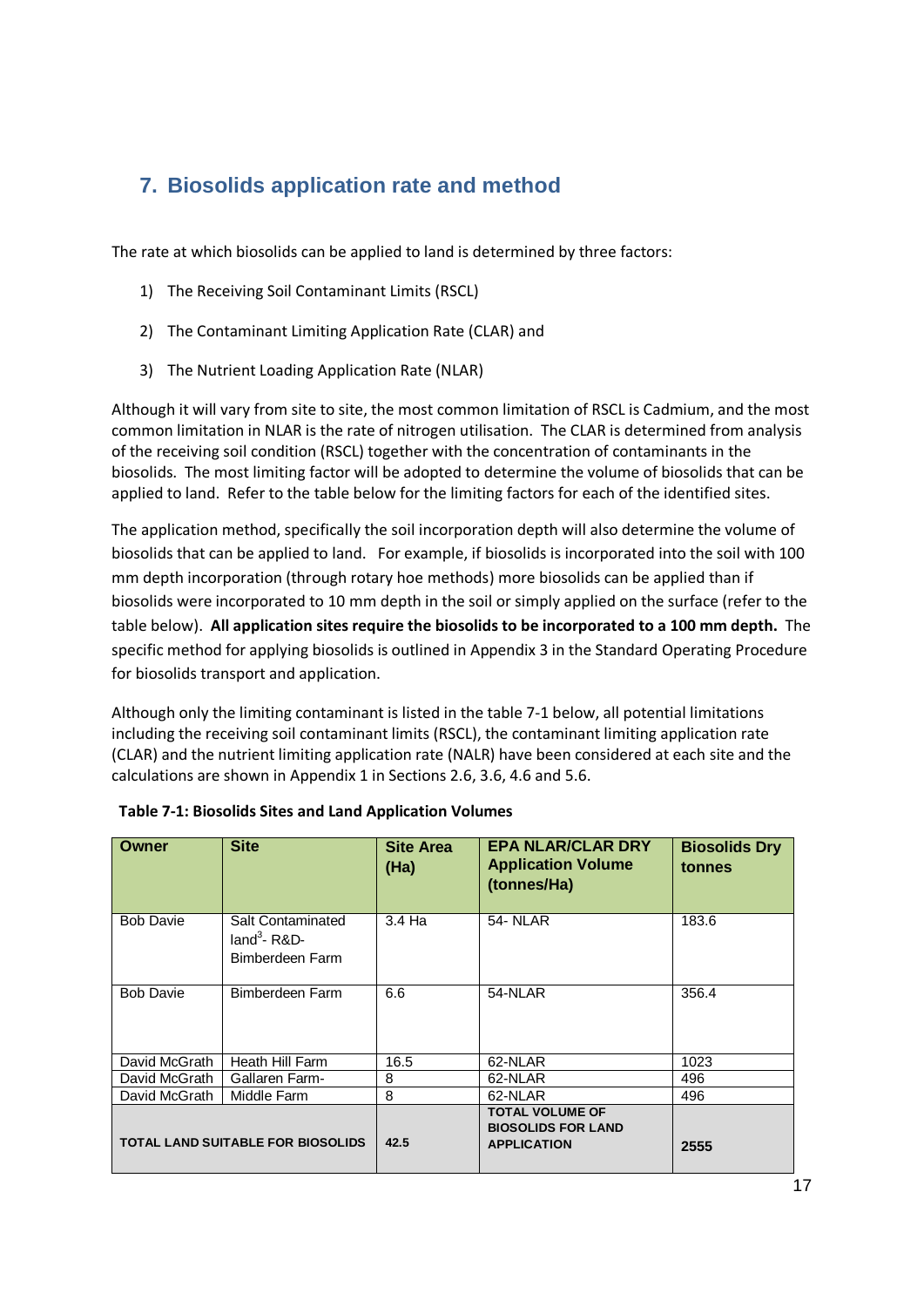# <span id="page-17-0"></span>**8. Controls**

### <span id="page-17-1"></span>**8.1 Biosolids Application Controls**

#### <span id="page-17-2"></span>**Application Method**

Application will include the following measures:

- **Incorporation into soil to a 100 mm depth, achieved through surface application followed by** soil incorporation;
- Very little if any biosolids should be visible on the surface after incorporation;
- The existing sites assessed for biosolids application do not employ no till farming methods. However, if in the future Westernport Water assesses an application for biosolids that has this requirements surface application of biosolids products may be acceptable but requires careful consideration and additional controls- in accordance with EPA Guidelines *GEM; Biosolids Land Application*
- Surface soils will not become compacted as a result of application operations; and
- The application method will ensure biosolids are evenly spread so that maximum agronomic benefit is obtained

Refer to Appendix 3 for the standard operating procedure for biosolids transport and application.

#### <span id="page-17-3"></span>**Application Timing**

- Winter application will be prohibited as the low crop nitrogen demand and high rainfall increases the risk of nitrate leaching, particularly on sandy soils. Refer to the planned timing of the biosolids application schedule in Section 4.
- Application will not occur during high rainfall events, or when application will coincide with forecasts for heavy rains; and
- To avoid nutrient losses, biosolids used in agriculture should be applied to fallow land as close as possible to the time of sowing, except where other restrictions apply.

#### <span id="page-17-4"></span>**8.2 Environment**

#### <span id="page-17-5"></span>**8.2.1 Land Characteristics of Application Sites**

Individual sites have been assessed based on site characteristics such as soil type, land slope, surrounding environment, land uses and risks to groundwater. The specific detail regarding these assessments is presented on each individual application site in Appendix 1 (refer to Sections 2 - 6). As all of the application sites are within 6 km of the Cowes WWTP, some generalised comments on the site characteristics are made here, for specific detail on each application site refer to Appendix 1.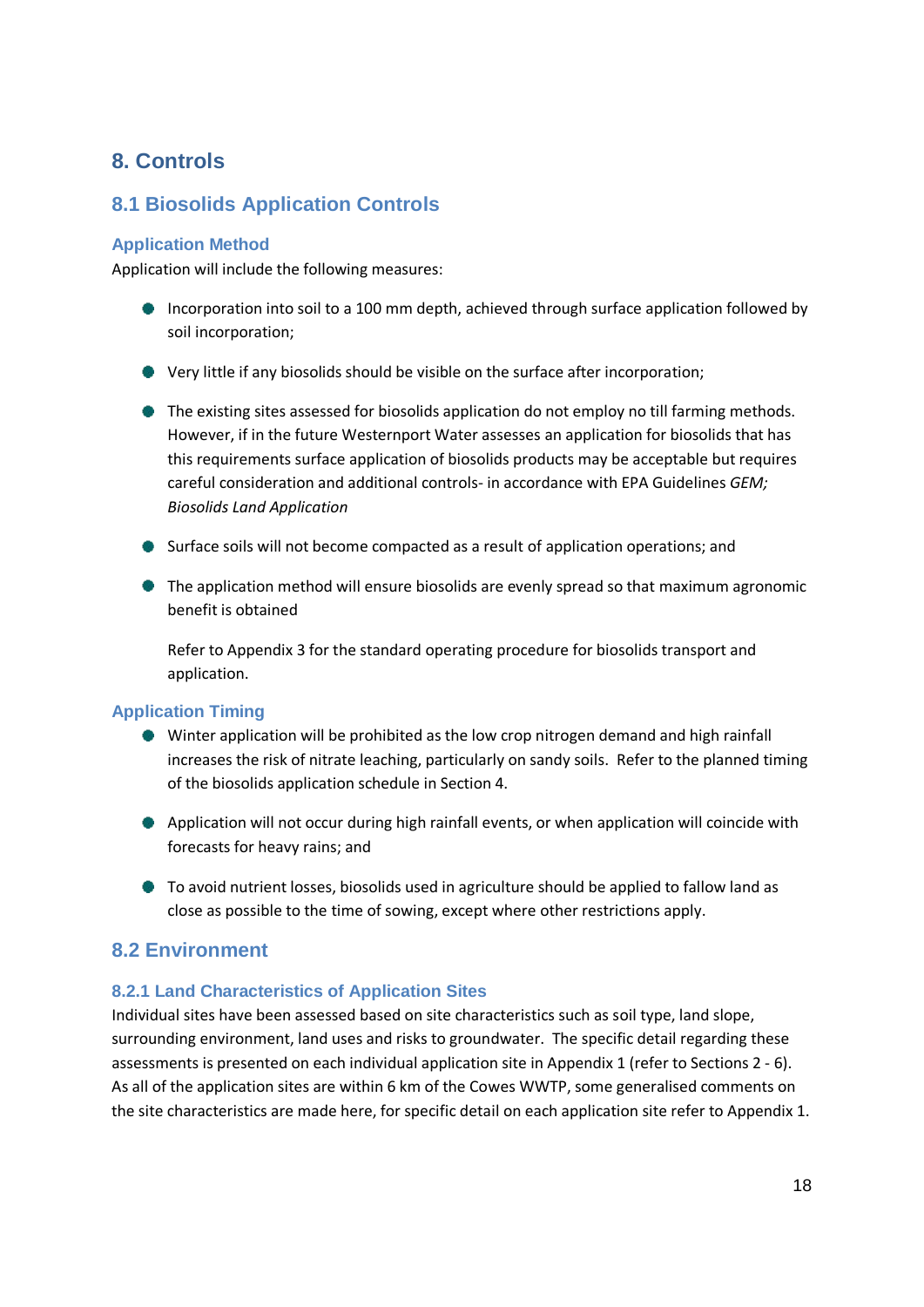The land in this region is typically undulating with slopes generally ranging from 4 % to 8 %. Soils are generally moderate to heavy clays that overlie basalts with some shallow alluvial/fluvial deposits overlying the weathered basalt. Regional groundwater levels vary and tend to range from near the surface to 10 m below ground level. Groundwater quality is generally poor in this area, with salinities that range from 2300 TDS to 10,000 TDS. Due to poor quality there is limited beneficial use of groundwater in the area. Some of the identified beneficial uses include provision of base flows to surface waterways and some limited irrigation/stock use.

#### <span id="page-18-0"></span>**8.2.2 Controls to Manage Risks at Application Sites**

#### <span id="page-18-1"></span>**Stormwater**

External surface water (from surrounding land) will be prevented as much as possible from flowing onto the application site. The application sites typically range from  $4 - 8$  % land slopes, which have a slight to moderate risk rating (refer to Appendix 1 Sections 2 – 6 for Site specific assessments). In order to manage risks of contaminating surface water runoff, biosolids will not be applied within 48 hours of heavy rains being forecast. Where light rain is forecast within 48 hours, application can proceed (as all sites do not have ratings above moderate for hydraulic capacity and slope - refer to Appendix 1 Sections 2.5, 3.5, 4.5 and 5.5).

Additional controls for surface water contamination include placing diversion banks and/or cut-off drains around the application site, where practical. These controls are not required for the application sites assessed.

#### <span id="page-18-2"></span>**Soils and Groundwater**

Soils that have either very low or very high saturated hydraulic conductivity are generally not suitable for biosolids application. Where, low saturated hydraulic conductivity can lead to anaerobic conditions in the soil and increase the risk of run-off. Soils with highly permeable soils may allow rapid movement of nutrients or contaminants to groundwater. However, biosolids may improve soil structure- which should be assessed when looking at site with low permeability soils. Soils at each of the application sites have been assessed and all soils are considered suitable for biosolids application (refer to Appendix 1- Sections 2.4.1, 3.4.1, 4.4.1, 5.4.1 for detail)

The potential risk to groundwater has been assessed for each individual application site and is presented in Sections 2.4.2, 3.4.2, 4.4.2, 5.4.2 and 6.4.2 of Appendix 1. Regional groundwater was assessed as high risk if the sites meet one of the following conditions, while also considering the beneficial uses of groundwater in the area:

- Highly permeable soils or such as coastal dune sands, alluvial deposits or soils with hydraulic conductivity > 50 mm/h in the most restrictive layer;
- $\bullet$  Shallow water table for example less than  $1.5 3$  m depth to groundwater;
- **Example 2** Less than 60 cm depth to bedrock or clay hard pan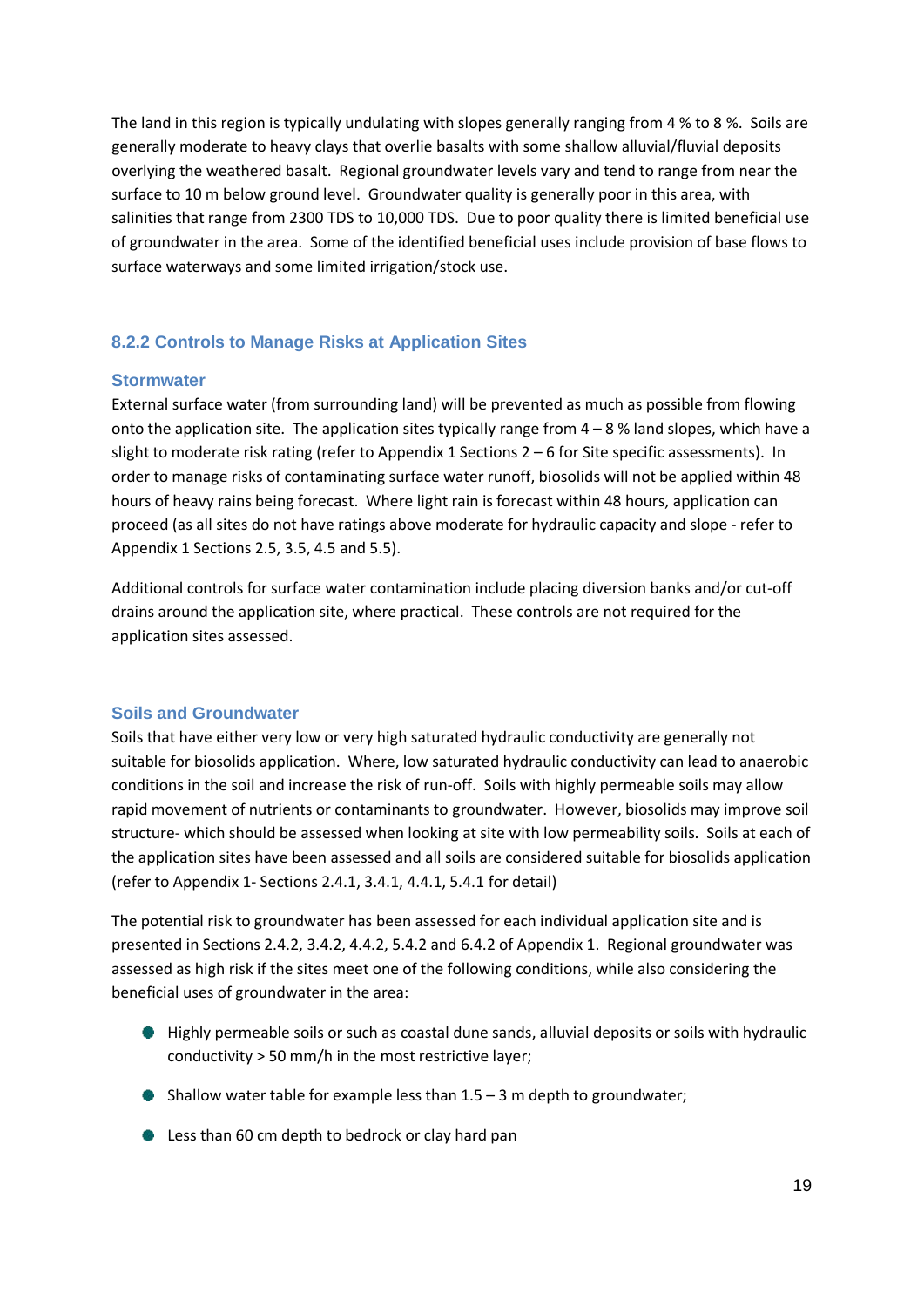All application sites included in this EIP were determined to pose a low – moderate risk to groundwater, refer to Appendix 1 - Sections 2.4.2, 3.4.2, 4.4.2 and 5.4.2 for detail.

#### <span id="page-19-0"></span>**Dust**

Biosolids should minimise dust and aerosol generation and should only be applied in calm, light wind conditions ( $\lt 19$  km /hr.) indicated by rustling leaves. This is in accordance with Appendix 3 – Standard Operating Procedure for Biosolids transport and Application.

#### <span id="page-19-1"></span>**Access controls (warning signs)**

Access controls do not apply for the biosolids quality presented in this EIP (3 year stockpiled biosolids- validated to have a T1 C2 quality),therefore access of general public and stock to the site does not need to be restricted However, as an additional control on the first application site at Bimberdeen Farm (in accordance with the Farm sites own Environmental Management System) the site manager will fence off the area where biosolids has been applied for a 12 month period and a warning sign will be placed showing "biosolids in use" as shown in Section 2.3 of Appendix 1.

#### <span id="page-19-2"></span>**Use Restrictions**

There are no withholding periods specified for a C2 T1 classification that is using soil incorporation methods as specified in this document.

Any surface application sites that do not use soil incorporation methods (there are none to date) require three month withholding periods for animals not consumed by humans (alpacas, horses), and animals consumed by humans are restricted from sites with surface application methods employed.

#### <span id="page-19-3"></span>**Buffer Distances**

The required buffer Distances (shown in meters) highlighted in yellow are required to be met for each of the biosolids application sites. The application of the buffer distances is presented in each of the individual site assessments shown in the detailed maps in Appendix 1 (Sections 2.3, 3.3, 4.3 and 5.3) and also addressed further in the Controls sections of Appendix 1 (Section 2.5, 3.5, 4.5 and 5.5).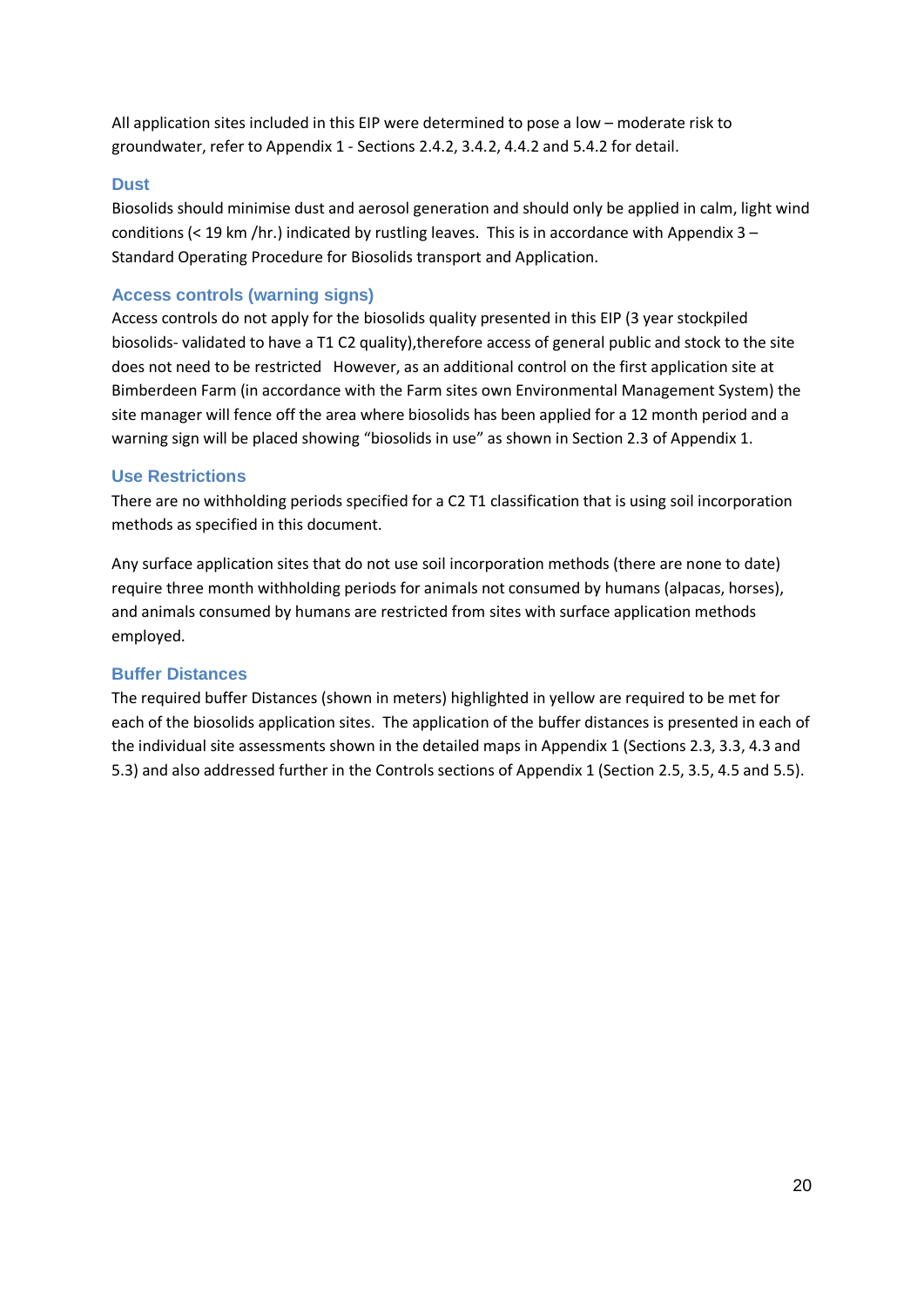|                                                                                                                                                                                                                                                                                                                                                | <b>Treatment Grade</b>           |                |
|------------------------------------------------------------------------------------------------------------------------------------------------------------------------------------------------------------------------------------------------------------------------------------------------------------------------------------------------|----------------------------------|----------------|
| <b>Land Uses</b>                                                                                                                                                                                                                                                                                                                               | T <sub>2</sub> or C <sub>2</sub> | T <sub>3</sub> |
| Residential Zone, urban areas                                                                                                                                                                                                                                                                                                                  | 50                               | 250            |
| Occupied dwelling                                                                                                                                                                                                                                                                                                                              | 25                               | 50             |
| <b>Surface Waters</b>                                                                                                                                                                                                                                                                                                                          | 50                               | 50             |
| <b>Drinking Water Bores</b>                                                                                                                                                                                                                                                                                                                    | 100                              | 250            |
| Other bores                                                                                                                                                                                                                                                                                                                                    | 25                               | 50             |
| Farm dams                                                                                                                                                                                                                                                                                                                                      | 25                               | 25             |
| Animal enclosures                                                                                                                                                                                                                                                                                                                              | 10                               | 50             |
| Farm driveways, access roads and fence lines                                                                                                                                                                                                                                                                                                   | $\overline{5}$                   | 5              |
| Significant native flora and fauna                                                                                                                                                                                                                                                                                                             | 25                               | 50             |
| Sensitive Areas-highly sensitive ecological, natural,<br>conservation, cultural or heritage values worthy of<br>highest levels of protection (gazetted National or<br>State Parks, Crown nature reserves for flora and<br>fauna, groundwater recharge areas, potable water<br>supply catchments, or aboriginal land of cultural<br>importance) | 50                               | 100            |

### <span id="page-20-0"></span>**8.3 Food safety**

Direct testing may need to be undertaken depending on the identified risks for food safety. These should be investigated by the applicant and WPW will assist with any direct enquiries. The DPI Agriculture Notes should be consulted for process testing, sampling and analysis. Biosolids applied to agricultural grazing land should consult the Livestock Diseases Control Act 1994.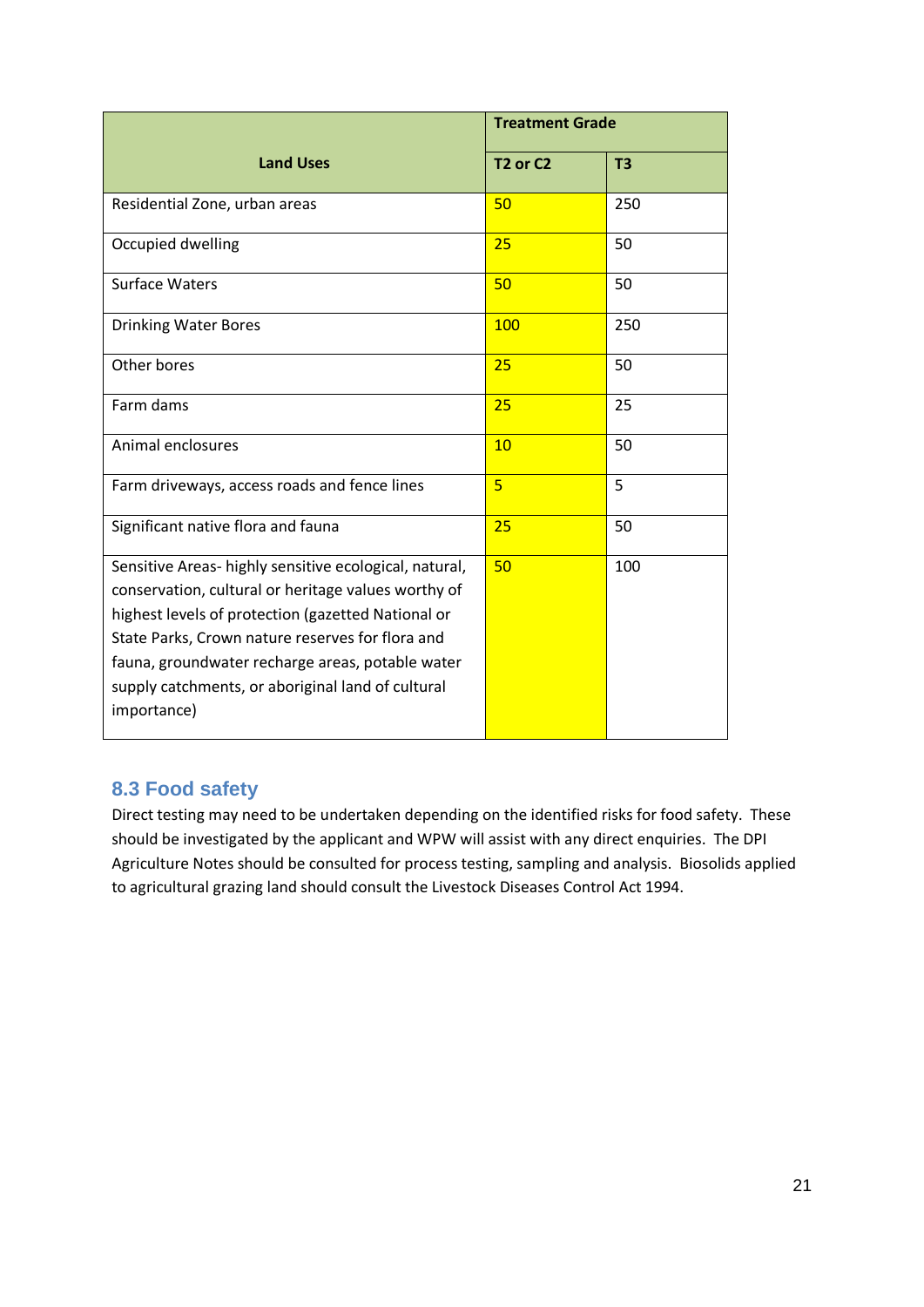# <span id="page-21-0"></span>**9. Inspection and management programs**

The end users of biosolids are to provide operation and maintenance procedures for biosolids application, storage and distribution. The WPW SOPs may be provided to third party landowners to use as a template if they do not have such documents developed. WPW will assess, approve and audit application sites to ensure that the procedures submitted for storage and application of biosolids are complied with.

The owner of each application site is required to sign onto a Customer Agreement to adhere to the controls specified in Appendix 1. This will ensure both parties understand their roles and responsibilities for the safe use of biosolids. Records of Customer Agreements for biosolids use and Site Management Controls will be kept by Westernport Water and the end use customers. Maintenance and inspection programs will be kept by the owners/operators of third party applicant sites for inspection as required by WPW or the EPA.

# **9.1 EIP Auditing Program**

<span id="page-21-1"></span>Westernport Water will audit biosolids to ensure that the standard operating procedures are followed and controls documented in this EIP are met. Westernport Water will maintain the audit and inspection records for assessment by the EPA if required. Onsite monitoring records will be kept for review by Westernport Water on an as needs basis- particularly to review the benefit provided to the soil from biosolids application.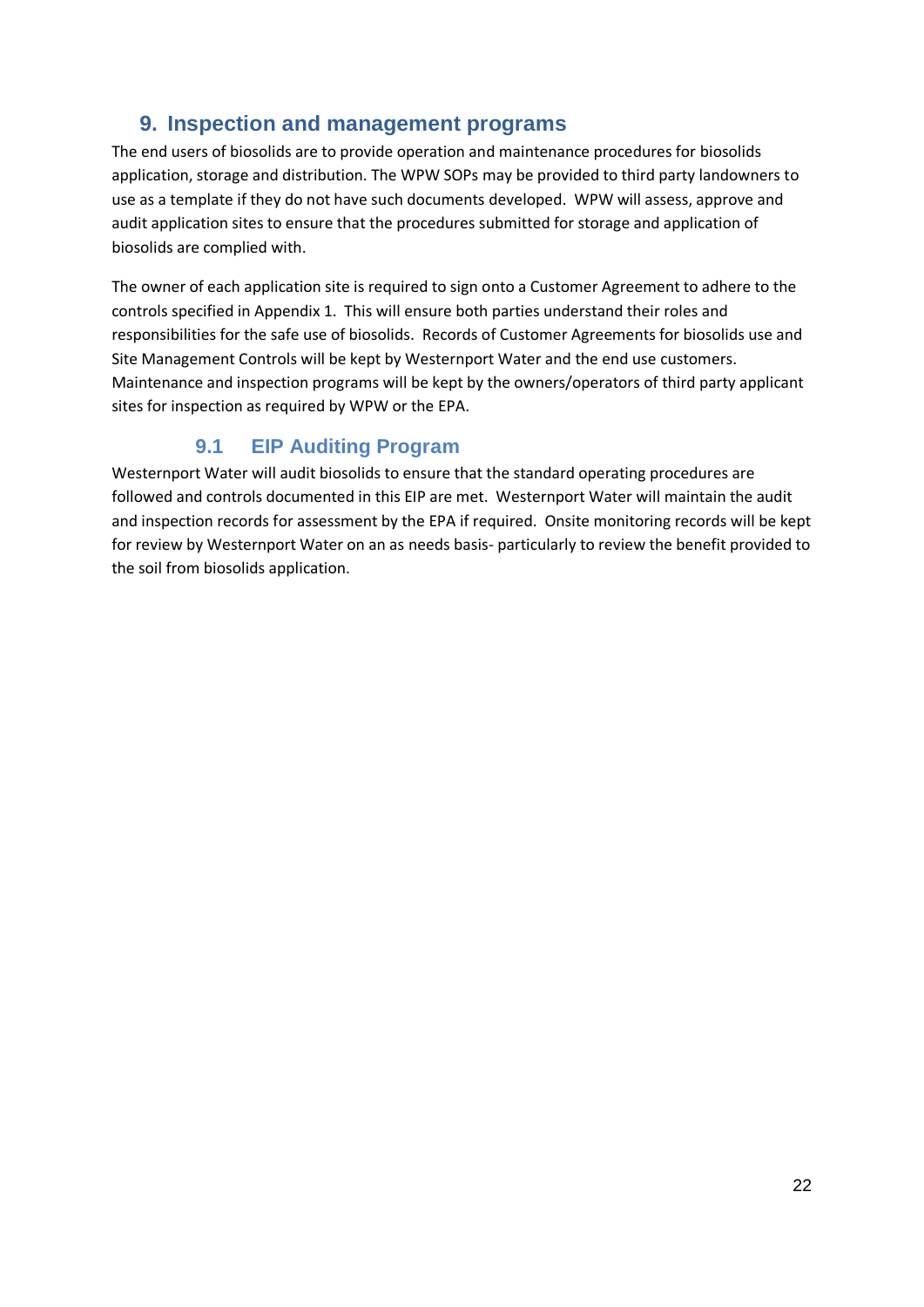# <span id="page-22-0"></span>**10. Training programs**

"Restricted Grade" biosolids may contain pathogens and chemical contaminants that require management, routine OH& S precautions, including:

- Education of on-site workers to risks associated with exposure to biosolids
- Worker immunisations where appropriate;
- **Installation of wash basins and the provision of showering facilities;**
- No food or drink consumption while directly working with biosolids and washing hands before meals or smoking;
- Adopting techniques that minimise the generation of mists and airborne dust, for example using wet sweeping (not flushing techniques rather than dry sweeping, avoiding high pressure equipment such as air pressure devices; and
- Minimising worker access to the site during biosolids application, keeping workers upwind during application and using protective equipment such as eye protection and masks if dusts/ aerosols are generated.

Employers should make themselves aware of their occupational health and safety responsibilities and duties under the *Occupational Health and Safety Act 1985*. An OH& S Plan should be prepared, staff trained and safe practices integrated into day to day work procedures.

Westernport Water will provide training to private landowners regarding the required application methods for biosolids application. These methods will be in accordance with the Standard Operating Procedure for Biosolids Transport and Application in Appendix 3.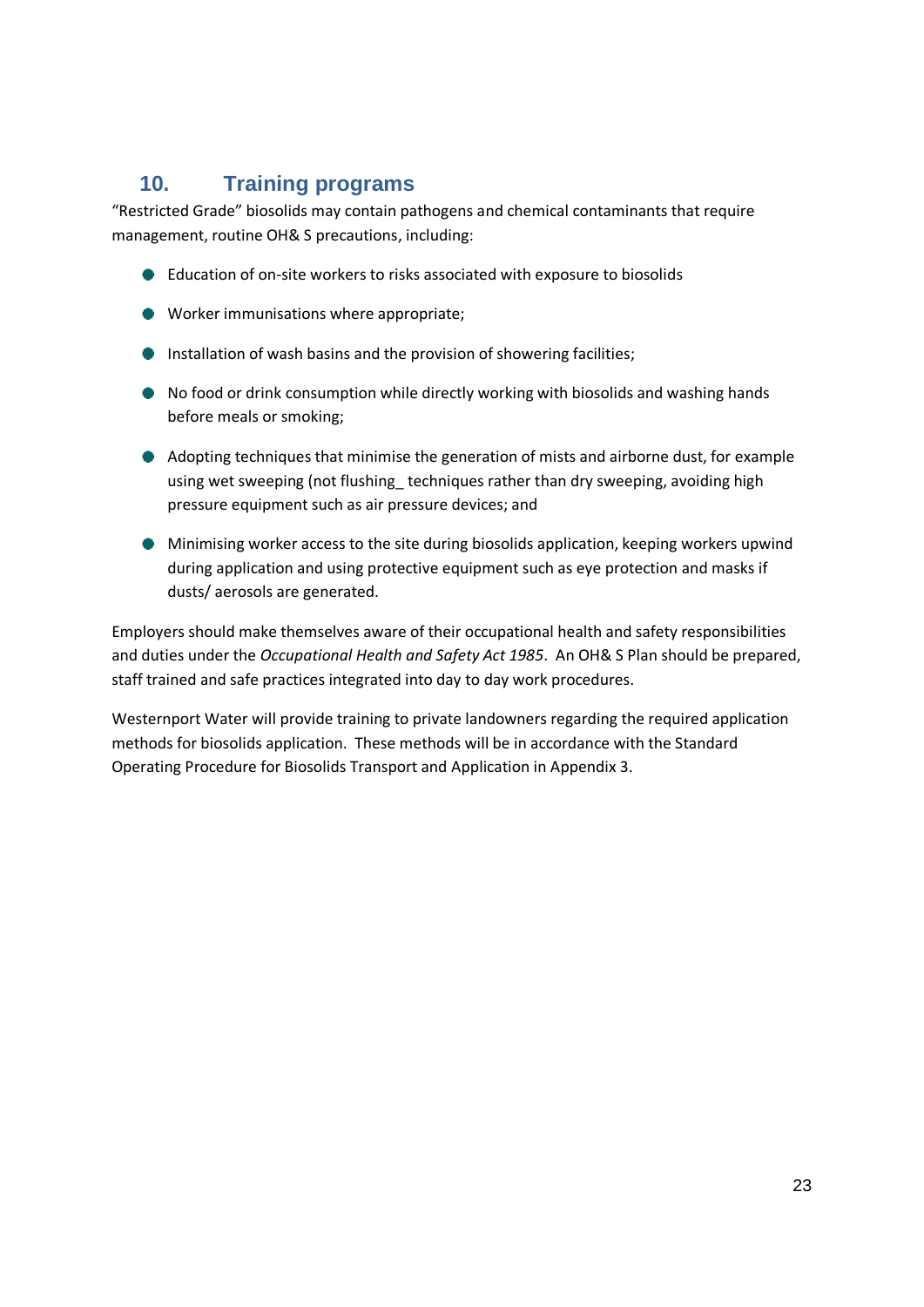# <span id="page-23-1"></span><span id="page-23-0"></span>**11. Monitoring and Reporting**

# **11.1 Monitoring**

#### <span id="page-23-2"></span>**Nutrients, chemicals and Soil Structure**

In addition to the soil monitoring required for determination of the biosolids application rate (refer to Section 7 and Appendix 1), subsequent soil sampling should be carried out when either:

- Mass balance calculations indicate that biosolids have contributed a load that exceeds 10 per cent of the RSCL since the previous sampling;
- Four biosolids applications have been undertaken since the previous sampling; or
- 20 years have passed since the previous sampling

For Agricultural land uses, on-going monitoring of parameters such as nutrients and acidity/alkalinity should be conducted as part of normal farm nutrient/ fertiliser planning and soil health management programs. These occur at each application site on a yearly basis, these records will be kept for inspection by Westernport Water when required.

#### <span id="page-23-3"></span>**Groundwater Monitoring**

Groundwater monitoring is not required for the schemes complying with this Regional EIP. The local condition of these sites and the potential risk to groundwater has been assessed and is presented in Sections 2.4.2, 3.4.2, 4.4.2, 5.4.2 and 6.4.2 of Appendix 1.

#### <span id="page-23-4"></span>**Food Safety Monitoring**

Direct testing may need to be undertaken, depending on the risks to food safety. Sampling and analysis should reflect the identified risks and should be conducted in accordance with Guidelines for sampling soils, fruits, vegetables and grains for chemical residue testing (NRE 1999#AG0889).

For biosolids applied to agricultural grazing land, a stock monitoring program may need to be implemented in accordance with the *Livestock Diseases Act 1994*. This is the responsibility of the owner and manager of the site, Westernport Water will provide assistance in providing any additional test results of biosolids quality if required.

# **11.2 Record Keeping**

#### <span id="page-23-6"></span><span id="page-23-5"></span>**Supplier/Producer (Westernport Water) Records**

Westernport Water must maintain the following records regardless of biosolids quality:

- Batch identification (or for a continuous operation, the biosolids produced between sampling periods)
- **Production period;**
- **Contaminant concentrations and batch grade;**
- Historic trends of contaminant levels;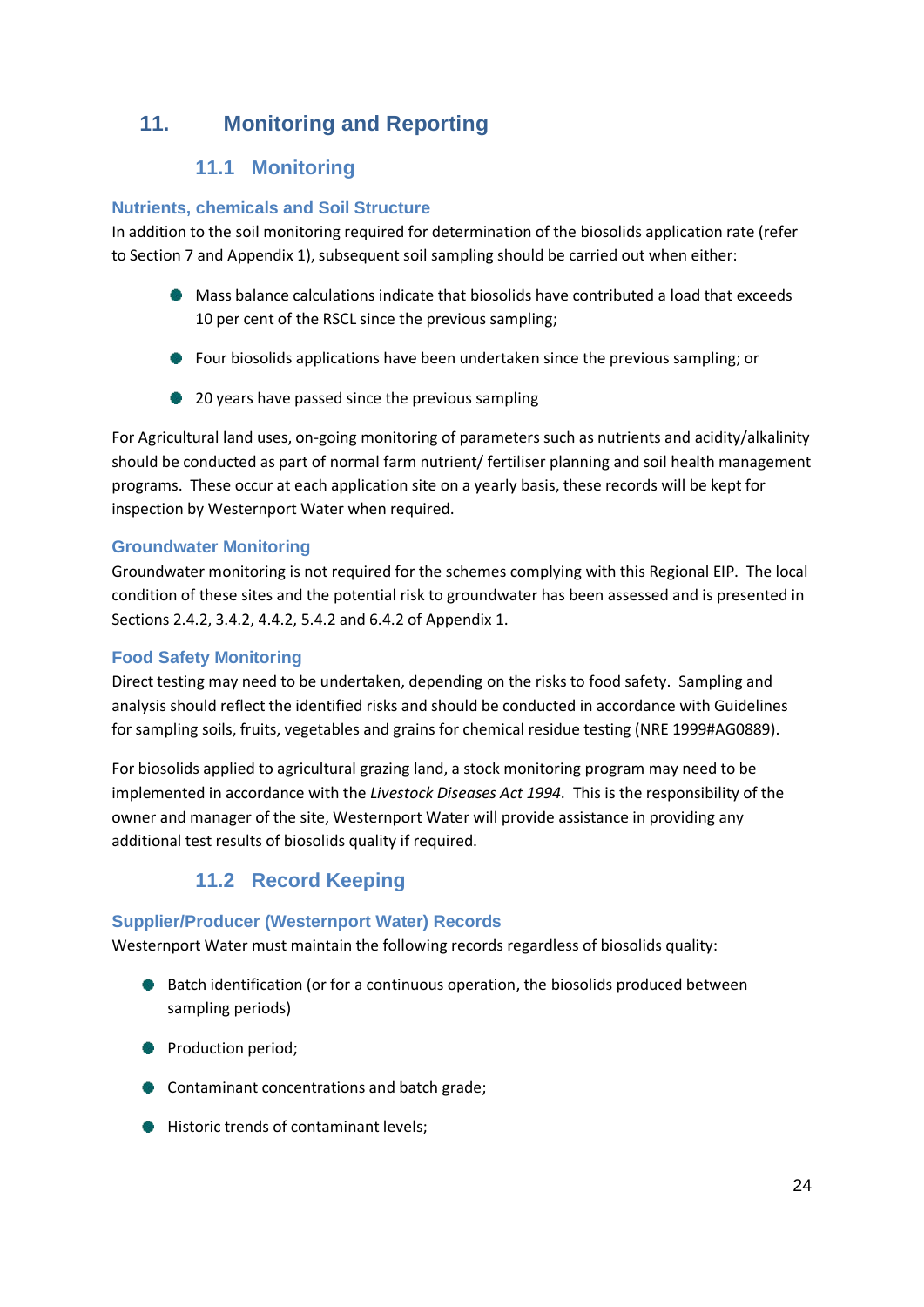- Treatment process, microbiological testing, stabilisation method and resultant treatment grade;
- Concentrations of nitrogen, phosphorus and other relevant nutrients in biosolids;
- Details of incidents and the corrective action taken;
- Inspection and maintenance reports:
- Quantity (dry tonnes) and solids content of the batch; and
- **●** The type of produce produced.
- Address of the biosolids application sites, end use and any amendment to this document that may include additional application sites in the future

Records need to be maintained for at least 10 years in order to analyse trends and demonstrate ongoing compliance with the objectives in this regional EIP and with the EPA Guidelines *GEM; Biosolids Land Application*

#### <span id="page-24-0"></span>**End Users**

Restricted grade biosolids end users and Westernport Water need to maintain the following records:

- Source of biosolids, batch identification recorded by Westernport Water
- The date biosolids are received is to be recorded by both Westernport Water and the end user;
- The Biosolids to be applied is classified as T1 C2 provided and validated by Westernport Water;
- Details of application site including: location, name of occupier or owner, area involved, date of application in accordance with this Regional EIP- Refer Appendix 1 Site Assessments;
- The calculated NLAR;
- The concentrations of contaminants in soil prior to biosolids application;
- The calculated CLAR;
- **●** The application rate and method of application;
- The soil pH and salinity;
- Monitoring data and analysis of trends in the parameters;

If the biosolids quality does not meet the T1 C2 quality as specified in this EIP, Westernport Water will not allow the biosolids to be used by third parties. Furthermore, Westernport Water will inform the EPA that the biosolids failed to meet these quality requirements and will investigate the cause of the issue (stockpile management/source issue/etc.).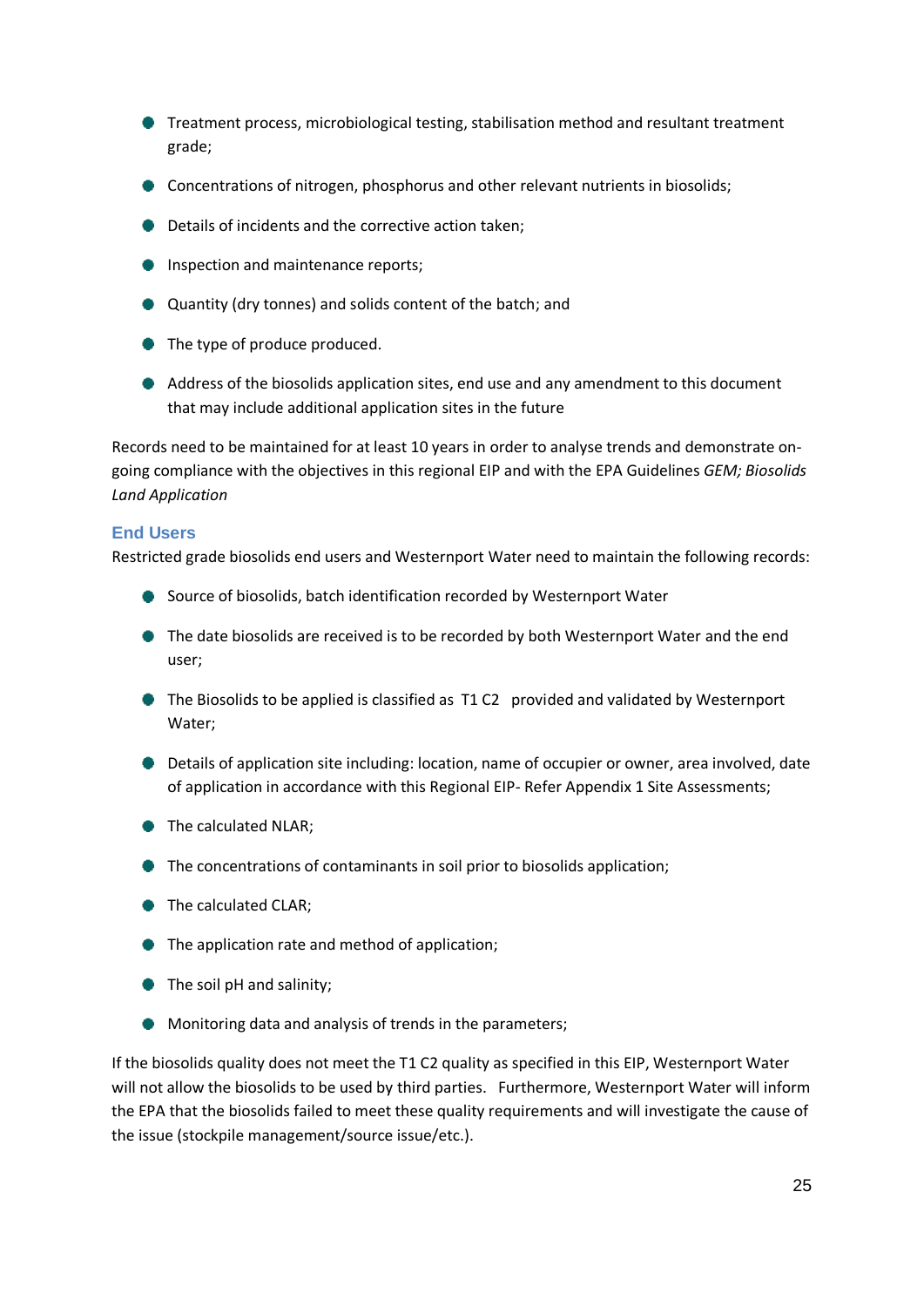Cross reference to the relevant management controls (this document, individual site specific management controls in Appendix 1 and SOPs for transport and application of biosolids as required)

### **11.3 Reporting**

<span id="page-25-0"></span>Westernport Water will provide annual records at the request of the EPA of all monitoring programs in accordance with the *GEM; Biosolids Land Application.*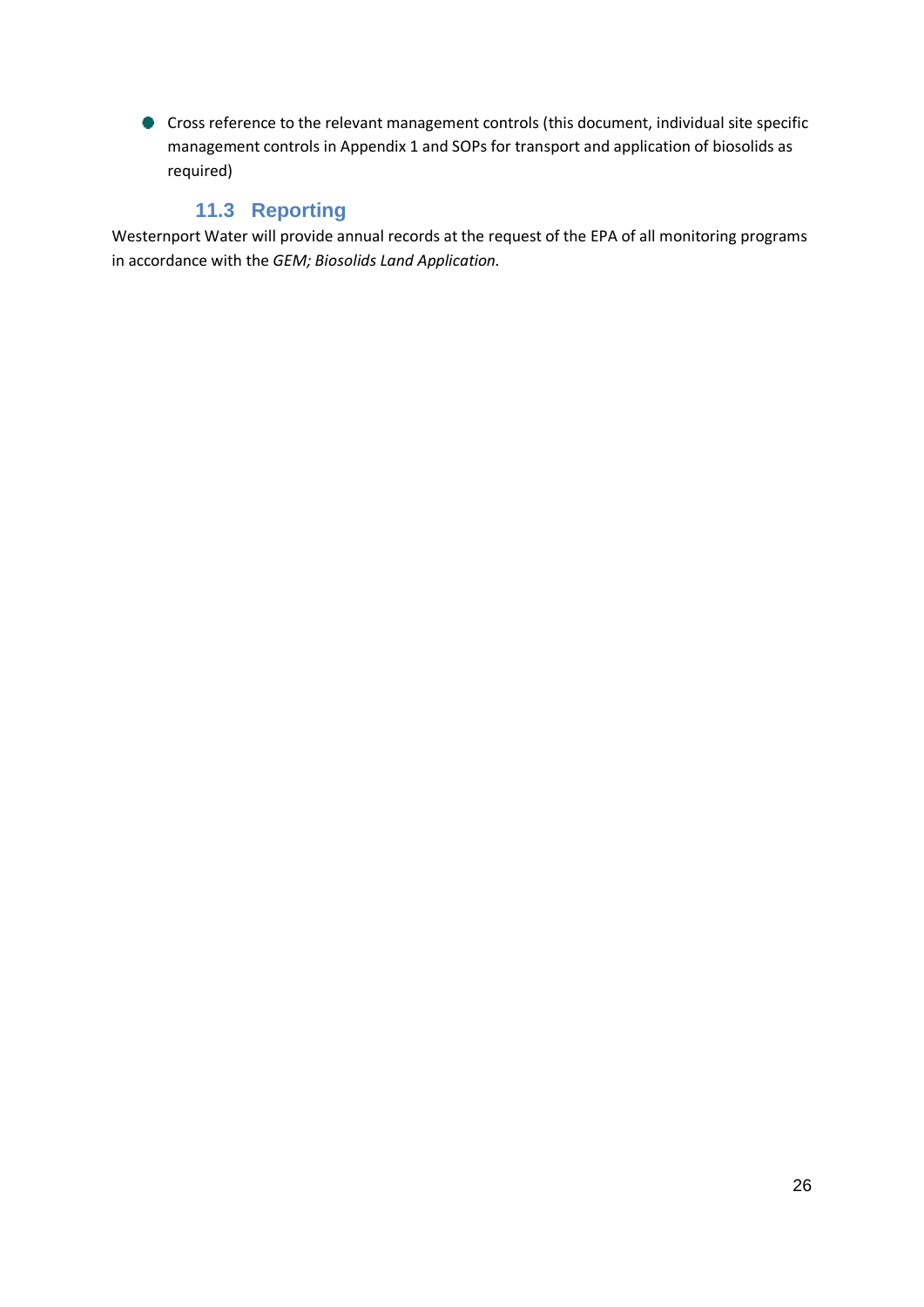# <span id="page-26-0"></span>**12 Emergency Plans**

In the event on an emergency incident following biosolids use, the user and or/ Westernport Water must notify the regulatory body. This includes breaches such as:

- Breach of RSCLs; or
- Violations of food standards (i.e. MRLs or MLs).

Notification should be as soon as practical and include details of testing results, cause and effect and the corrective and future preventative action being taken.

**EPA** should be notified of any event or emergency that poses risk to the environment including: biosolids spill to roads or immediately into adjacent waterways.

**Department of Health** are to be notified in case of emergency or incident that significantly increases the risk to public health and food safety.

**DEPI** should be notified in event of an emergency or event that presents a risk to native flora or fauna, National Parks, conservation reserves or other sensitive land.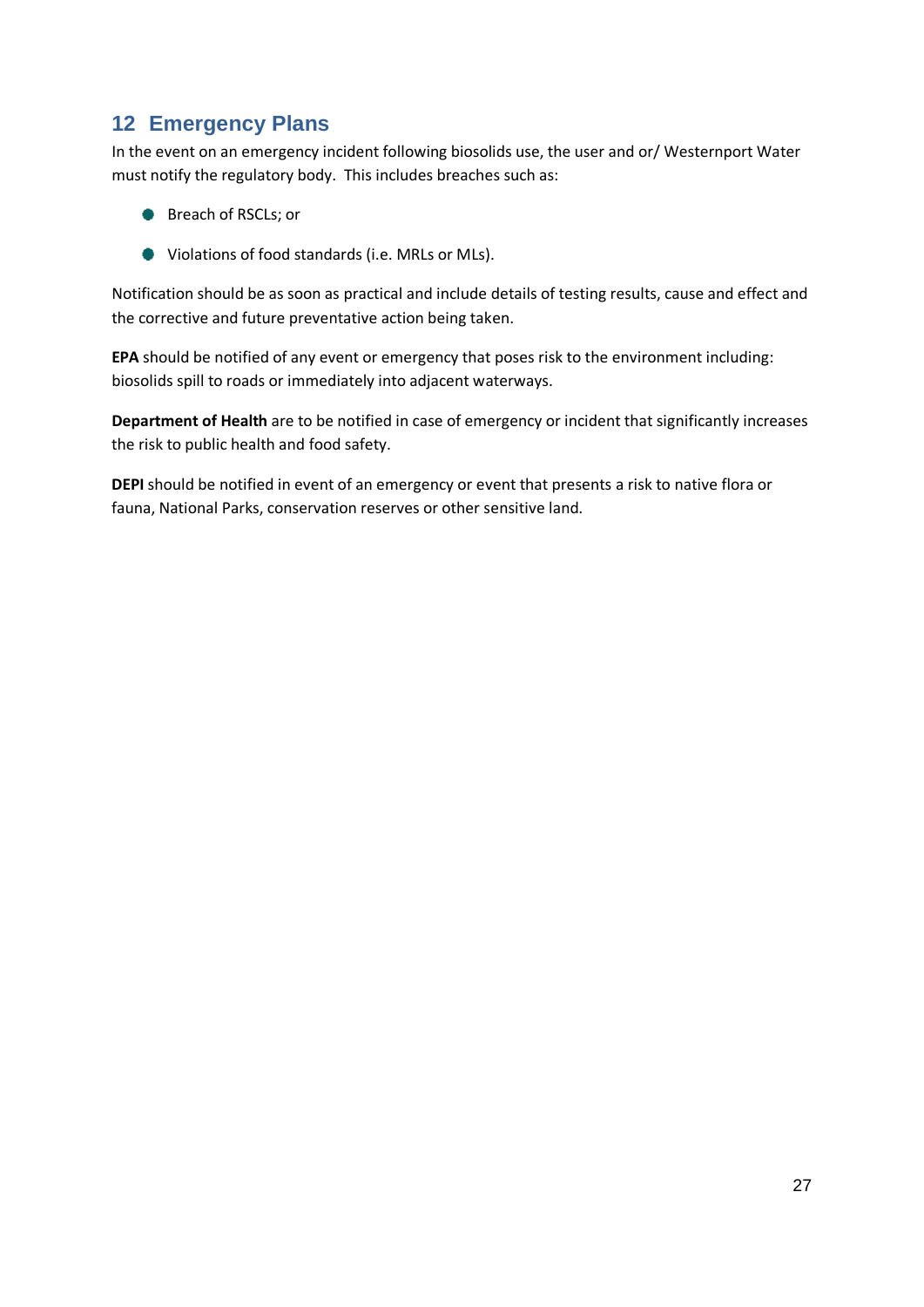# <span id="page-27-0"></span>**13 EIP review**

A review of this regional EIP will be undertaken after a three year period with analysis of crop yields to determine the effectiveness of biosolids application to land. There will also be review and assessment of the benefits of biosolids as a soil conditioner to enable the product to begin to achieve a market value through these land application sites.

# **13.1 EIP Auditing Program**

<span id="page-27-1"></span>Westernport Water will audit biosolids application sites during application to ensure that the standard operating procedures are followed and controls documented in this EIP are met. Westernport Water will maintain the audit/inspection records for assessment by the EPA if required. Westernport Water will also conduct site inspections to ensure records are kept by the site managers in accordance with this EIP.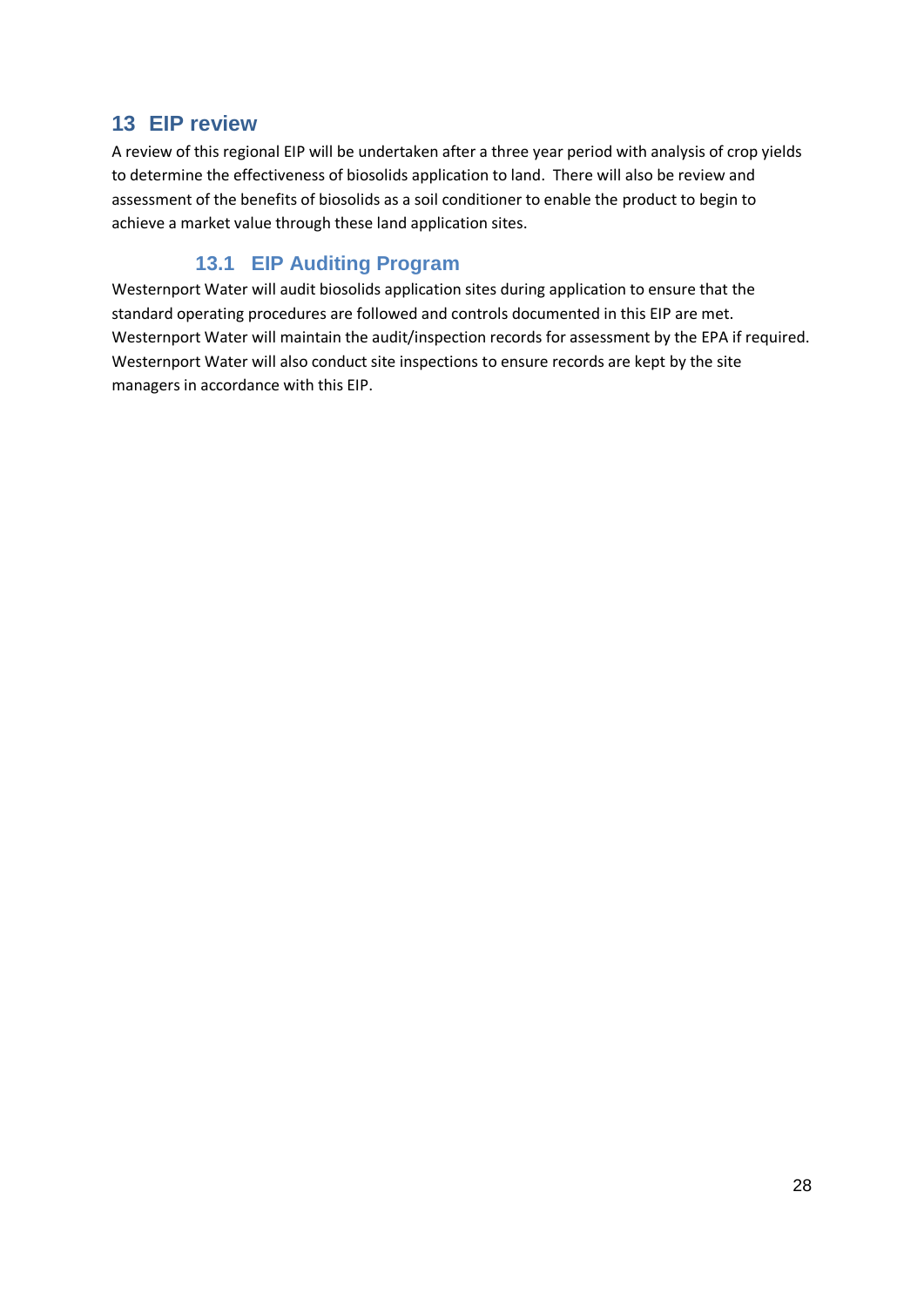# <span id="page-28-0"></span>**14 EIP Checklist**

| Checklist                                                                                                                                                          | Westernport EIP reference                                                                                                                                                                                   |
|--------------------------------------------------------------------------------------------------------------------------------------------------------------------|-------------------------------------------------------------------------------------------------------------------------------------------------------------------------------------------------------------|
| Type of use and the details of biosolids quantity and quality to be<br>used                                                                                        | Section 3, p. 9 - 12                                                                                                                                                                                        |
| Biosolids Transport, storage and distribution systems                                                                                                              | Section 5, p. 14, also<br>Appendix 3                                                                                                                                                                        |
| Roles and responsibilities for day to day management and<br>compliance issues                                                                                      | Section 2, p. 6 -7                                                                                                                                                                                          |
| Biosolids application and soil incorporation method, operation and<br>maintenance procedures                                                                       | Appendix 3- SOP for<br><b>Biosolids Transport and</b><br>Application (Section 15.1 of<br>EIP                                                                                                                |
| A scaled locality plan of the end use site showing all important<br>features, sensitive land uses within 200 metres of the site boundaries                         | Appendix 1 Site<br>Assessments - refer to<br>Sections 2.3, 3.3, 4.3 & 5.3<br>(Section 15.1 of EIP)                                                                                                          |
| Above plan as showing locations of prominent warning signs in<br>accordance with the principles of AS 1319-Safety Signs for the<br><b>Occupational Environment</b> | Warning signs not required-<br>refer Section 8.2; for<br>Bimberdeen Farm refer<br>Section 2.3 of Appendix 1<br>(Section 15.1 of EIP)                                                                        |
| Contaminant and nutrient application rate calculation methods and<br>resultant application rates, frequency/scheduling based on<br>nutrient/contaminant restraints | Summary in Section 7, detail<br>of calculations in Appendix 1<br>Site Assessments- refer<br>Sections 2.6, 3.6, 4.6 & 5.6<br>(Section 15.1 of EIP) and<br>Addendums submitted to<br>EPA prior to application |
| For agricultural uses, the crop management practices, including crop<br>nutrient utilisation practices, soil salinity, soil structure and productivity<br>controls | Appendix 1 Site<br><b>Assessments- refer Sections</b><br>2.5, 3.5, 4.5 and 5.5 (Section<br>15.1 of EIP)                                                                                                     |
| Access controls-public and/or stock, including withholding periods                                                                                                 | No access controls required<br>- Refer Section 8.2.2                                                                                                                                                        |
| Site selection and management controls including buffer distances<br>and land capability                                                                           | Appendix 1 Site<br><b>Assessments-refer Section</b><br>2.5, 3.5, 4.5 & 5.5 (Section<br>15.1 of EIP) or Addendum<br>submitted to EPA prior to<br>land application                                            |
| Control for drainage, stormwater run-on and run-off, and for<br>groundwater protection                                                                             | Appendix 1 Site<br>Assessments- Section 2.5,<br>3.5, 4.5 & 5.5 and Appendix<br>3 - SOP for Biosolids<br>transport and Application<br>(Section 15.1 of EIP)                                                  |
| Biosolids dusts and controls                                                                                                                                       | Section 8.2.2 and Appendix 3<br>- SOP For Biosolids<br><b>Transport and Application</b><br>(Section 15.1 of EIP)                                                                                            |
| Occupational health and safety controls                                                                                                                            | Section 8.2.2 and Appendix 3<br>- SOP for Biosolids<br>Transport and<br>Application(Section 15.1 of<br>EIP                                                                                                  |
| Training programs for workers                                                                                                                                      | Section 10                                                                                                                                                                                                  |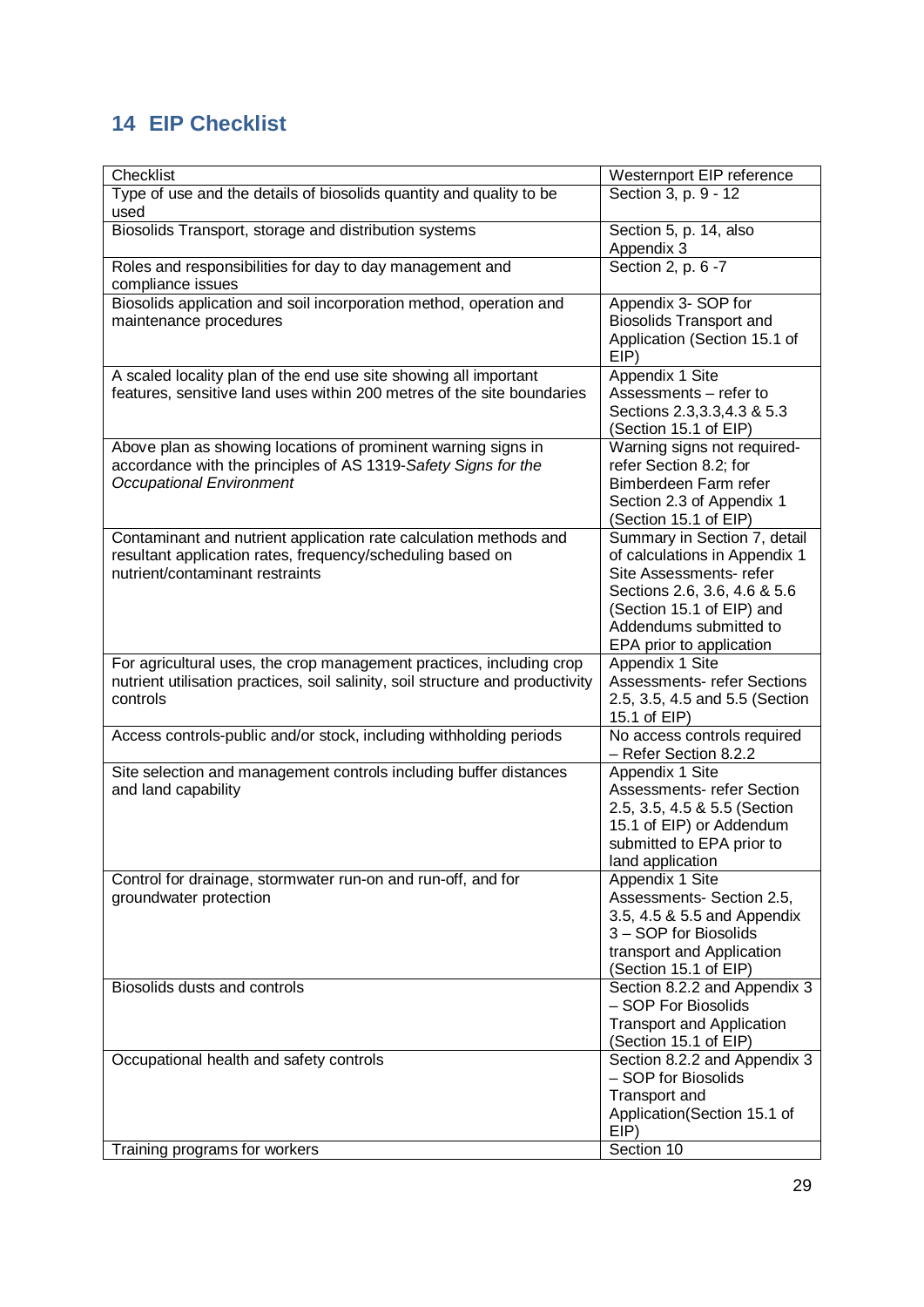| Inspection and maintenance programs                                                                        | Section 9                                                                              |
|------------------------------------------------------------------------------------------------------------|----------------------------------------------------------------------------------------|
| Monitoring programs biosolids and receiving soils and if relevant,<br>agricultural produce and groundwater | Appendix 1 Site<br>Assessments- Section 2.5,<br>3.5, 4.5, 5.5 (Section 15.1 of<br>EIP) |
| Food safety quality assurance programmes- such as HACCP                                                    | Section 8.3- site specific<br>detail kept by site manager                              |
| Recording and reporting programs                                                                           | Section 11                                                                             |
| Emergency/contingency implementation plans and procedures                                                  | Section 12                                                                             |
| Auditing programs                                                                                          | Section 13.1                                                                           |
| EIP review process                                                                                         | Section 13                                                                             |